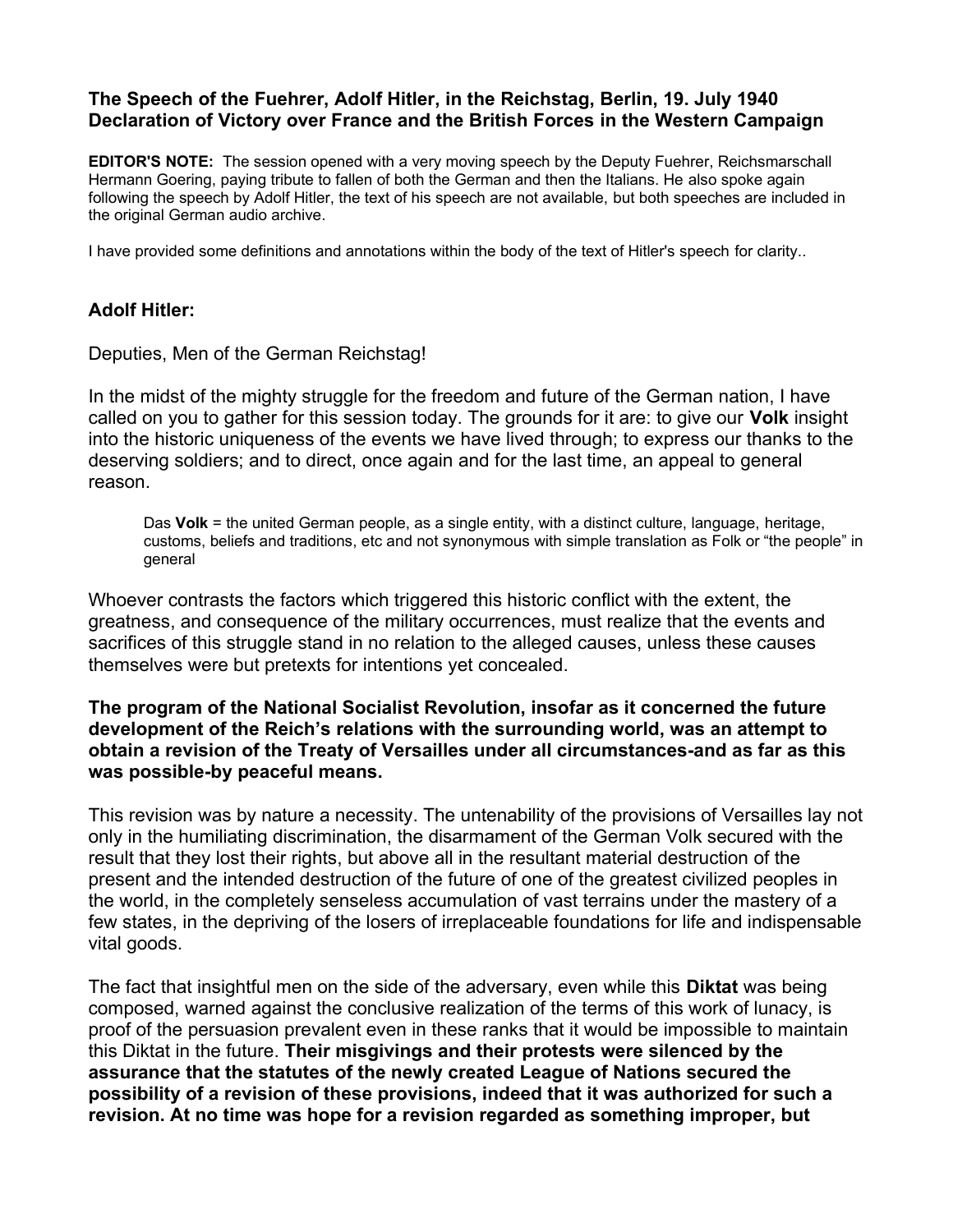#### **always as something quite natural.**

**Regrettably, contrary to the will of the men responsible for the Versailles Diktat, the institution in Geneva never regarded itself as an agency for procuring sensible revisions, but rather, from the beginning, as the custodian of the ruthless implementation and maintenance of the provisions of Versailles. All endeavors of democratic Germany failed to obtain, by means of revision, an equality of rights for the German Volk.**

#### **Diktat** noun

1. a harsh, punitive settlement or decree imposed unilaterally on a defeated nation, political party, etc. 2. any decree or authoritative statement: The Board of Education issued a diktat that all employees must report an hour earlier.

Origin: 1930–35; < German: literally, something dictated < Latin dictātus, past participle of dictāre to dictate <http://dictionary.reference.com/browse/diktat>

**It lies in the interest of the victor to portray as universally sanctified those conditions that benefit him, while the essence of the instinct of self-preservation compels the vanquished to strive for a restoration of his general human rights. For him this Diktat penned by an arrogant enemy has even less force of law insofar as the victory of this enemy was a dishonest one. It was a rare misfortune that the German Reich was led exceedingly badly in the years 1914 to 18 ! To this, and to the not otherwise instructed trust and faith of the German Volk in the word of democratic statesmen, must our fall be ascribed.**

**It was thus that the joint British-French endeavor to portray the Versailles Treaty as some type of international or higher justice must have appeared to every honest German as nothing other than an insolent usurpation. The supposition that British or French statesmen of all people were custodians of justice itself, or even of human culture, was a stupid effrontery. It was an affront which is sufficiently elucidated by their own inferior performances in these fields. For rarely has this world been governed with a greater deficit of cleverness, morality, and culture than in that part of it which is presently at the mercy of the fury of certain democratic statesmen.**

**The National Socialist Movement has, besides its delivery from the Jewish-capitalist shackles imposed by a plutocratic-democratic, dwindling class of exploiters at home, pronounced its resolve to free the Reich from the shackles of the Diktat of Versailles abroad. The German demands for a revision were an absolute necessity, a matter of course for the existence and the honor of any great people. Posterity will some day come to regard them as exceedingly modest.**

**All these demands had to be carried through, in practice against the will of the British-French potentates! Now more than ever we all see it as a success of the leadership of the Third Reich that the realization of these revisions was possible for years without resort to war. This was not the case-as the British and French demagogues would have it - because we were not then in a position to wage war. When it finally appeared as though, thanks to a gradually awakening common sense, a peaceful resolution of the remaining problems could be reached through international cooperation, the agreement concluded in this spirit on September 29, 1938, at Munich by the four great states, predominantly involved, was not welcomed by public opinion in London and**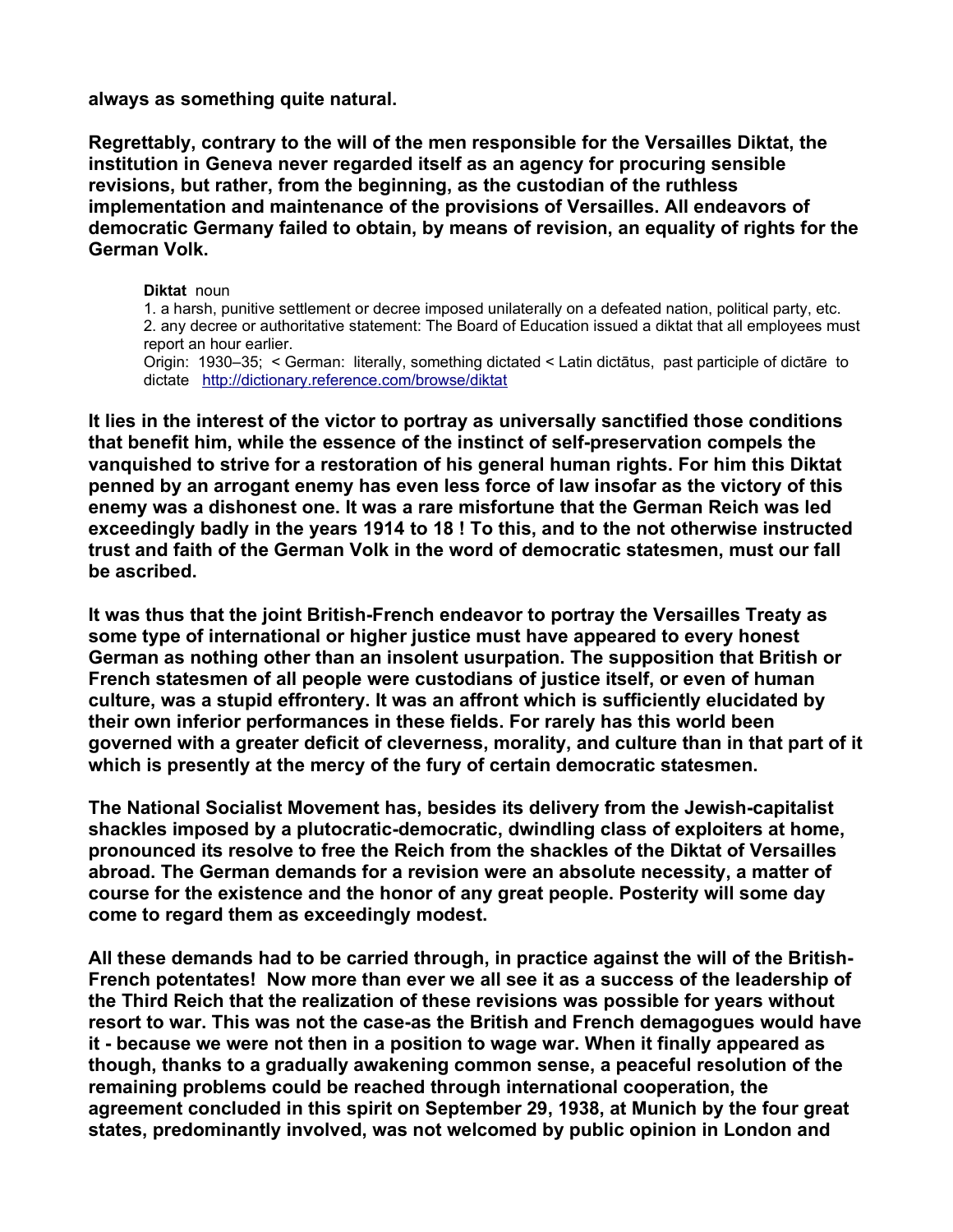**Paris, but was condemned as a despicable sign of weakness.** 

**The Jewish-capitalist warmongers, their hands covered with blood, saw in the possible success of such a peaceful revision the vanishing of plausible grounds for the realization of their insane plans. Once again that conspiracy of pitiful, corrupt political creatures and greedy financial magnates made its appearance, for whom war is a welcome means to bolster business. The International Jewish poison of the peoples began to agitate against and to corrode healthy minds. Men of letters [authors, writers of letters to editors] set out to portray decent men who desired peace as weaklings and traitors, to denounce opposition parties as a "fifth column," in order to eliminate internal resistance to their criminal policy of war. Jews and Freemasons, armament industrialists and war profiteers, international traders and stock-jobbers [market speculators] , found political blackguards: desperados and glory seekers who represented war as something to be yearned for and hence wished for.**

**It is to be ascribed to these criminal elements that the Polish State was incited to assume a posture which stood in no relation to the German demands and even less to the consequences that resulted. The German Reich, in particular with regard to Poland, has shown restraint ever since the National Socialist rise to power. One of the basest and stupidest provisions of the Versailles Diktat, namely the tearing away of an old German province from the Reich, already cried for a revision in and of itself.**

# **But what was it that I demanded at the time?**

I must in this context refer to my own person. No other statesman could have afforded to propose a solution to the German nation in the way I did. **It comprised merely the return of Danzig** - that is to say of an ancient, purely German city - to the Reich **as well as the creation of a connection of the Reich to its severed province**. And this only pursuant to plebiscites conducted, in turn, under the auspices of an international forum.

**If Mr. Churchill or any other warmongers had but a fraction of the sense of responsibility I felt toward Europe, they could not have played so perfidious a game. For it need be ascribed solely to these vested interests in war, both within Europe and beyond, that Poland rejected the proposals which neither compromised its existence nor its honor, and instead resorted to terror and arms. And it was truly superhuman restraint, without precedent, which for months led us, in spite of persistent assassination attempts on ethnic Germans-yes, indeed, in spite of the slaughter of tens of thousands of German Volksgenossen [our people], to continue to search for a path toward peaceful understanding.** 

**For what was the situation like?** 

**One of the creations of the Diktat of Versailles, the most divorced from reality, a bogy [Poland], inflated militarily and politically, insulted a state [Germany] for many months, threatening to beat it, to fight battles before [at] Berlin, to smash the German Army to pieces, to transfer the border to the Oder or the Elbe [rivers] ; it went on and on. And this other state, Germany, watched the goingson patiently for months, although one good swipe would have sufficed for us to burst this bubble, that was inflated by stupidity and arrogance!**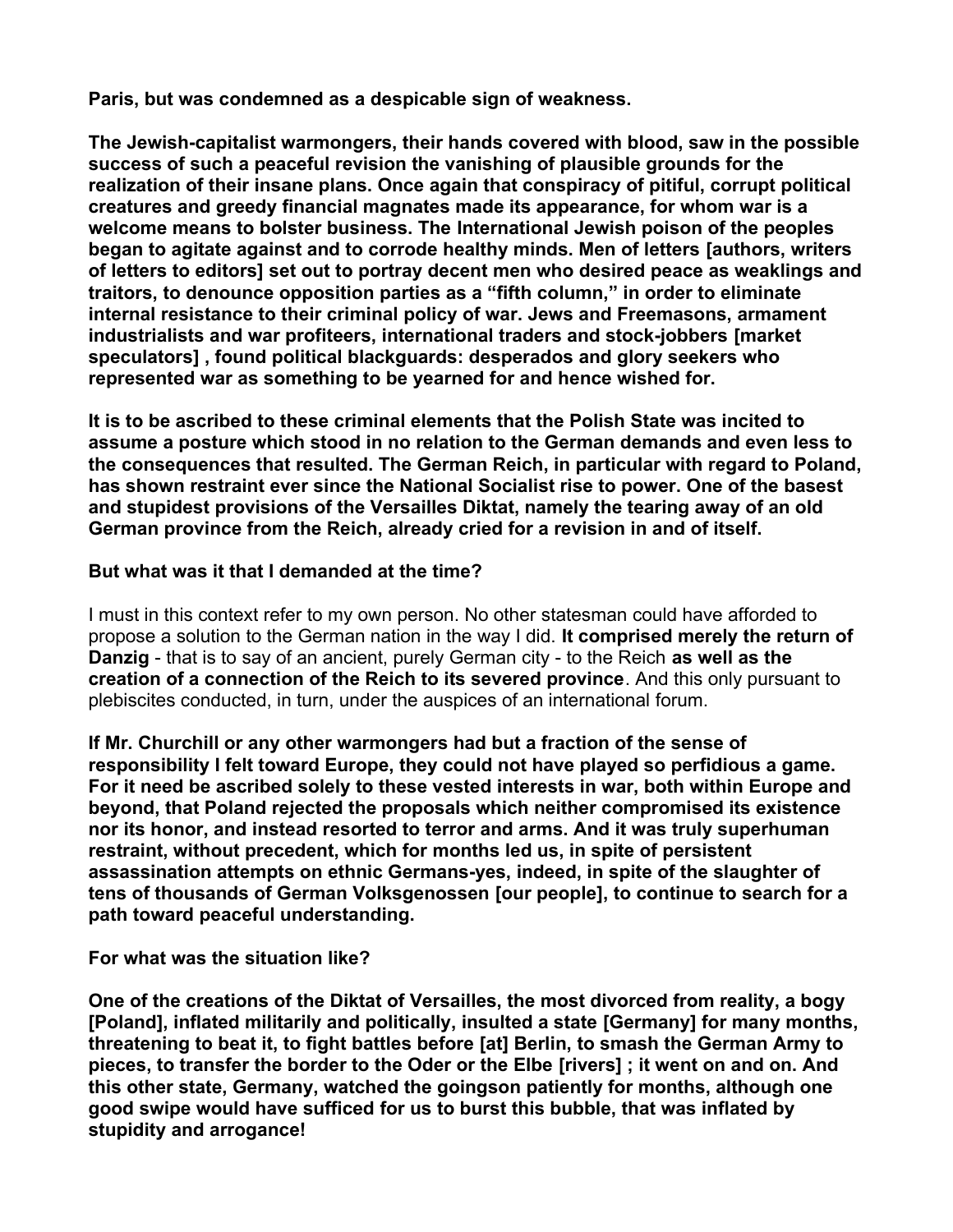On September 2, this struggle could yet have been avoided. Mussolini made a proposal to put an immediate end to the hostilities and to negotiate peacefully. Though Germany saw its armies advancing victoriously, I accepted this nonetheless. But the **Anglo-French warmongers needed war, not peace.**

**And they needed a long war, as Mr. Chamberlain put the matter at the time. It was to last for at least three years, since they had in the meantime invested their capital in the armament industry, bought the necessary machinery, and now needed the precondition of time for the thriving of their business and for the amortization of their investments. And besides: what are Poles, Czechs, or other such nationalities to these citizens of the world?** 

## **SECRET DOCUMENTS:**

**A German soldier found a curious document while rummaging through train wagons at the La Charite station on June 19, 1940.** He immediately handed over the document-which bore a particular remark-to his superiors at departmental headquarters. From there the paper passed to agencies. It became clear that what had been discovered constituted evidence in a most important investigation. The train station was once more thoroughly searched. And it was thus that the High Command of the Wehrmacht came into possession of a collection of documents of unique historical significance.

**What was found were the secret files of the Allied High War Council, including the protocols of all sessions of this illustrious association. And this time it shall not be possible for Mr. Churchill to simply deny or to lie about the authenticity of these documents, as he had attempted to do at the time in the case of documents found in Warsaw. For these documents feature handwritten notes in the margins penned by Gamelin, Daladier, Weygand, and so on. Hence these gentlemen are free either to admit to these or to disown them at any time. And these documents enlighten us as to the dealings of these gentlemen who have an interest in the war and in its expansion.** 

**They will above all demonstrate how these cold-blooded politicians and military men have used all these small peoples as a means to an end; how they tried to subject Finland to their interests; how they determined to make Norway and Sweden the theater of war; how they planned to set fire to the Balkans to procure the assistance of 100 divisions from there; how they prepared to bomb Batum and Baku under the cover of a shrewd as well as unscrupulous reading of the Turkish neutrality in favor of their own interests; how they spun their web around the Netherlands and Belgium, pulling its strings constantly tighter, and finally engaging them in general staff agreements; as well as many other things.**

**The documents afford us, moreover, a good picture of the entire amateurish method which these policy-making warmongers employed in an attempt to contain the fire they had kindled. These speak of their military pseudo-democracy which is jointly responsible for the gruesome fate which they have inflicted on hundreds of thousands and millions of soldiers of their own countries; of their barbaric lack of conscience which led them to drive their own peoples from their homes in cold blood and deliberately, in a mass evacuation whose military consequences were not necessarily**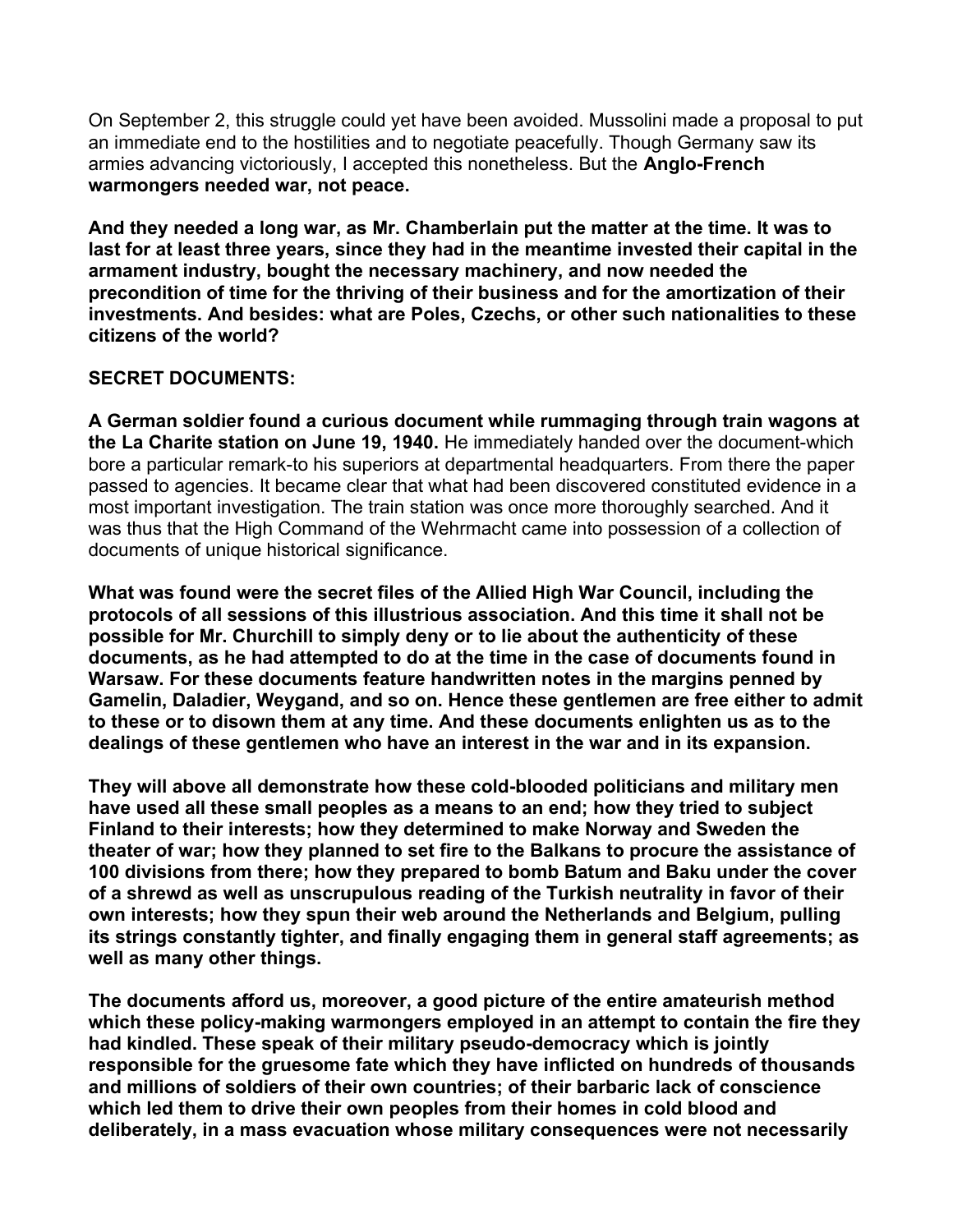**favorable to them, while the general human results were shockingly gruesome. The same criminals are at the same time responsible for whipping up the Poles and inciting them to war. Eighteen days later this campaign ended-for all practical purposes.**

For a second time in the war, I spoke to the German Volk from this stand on October 6, 1939. I was then able to report to it the glorious military defeat of the Polish State. **I then also directed an appeal to reason to the men responsible in the enemy states and to their peoples. I warned against further pursuit of the war, the consequences of which could only be devastating. I warned the French especially not to start a war which, by necessity, would eat its way inward from the frontier and which, irrespective of its outcome, would have dire consequences.**

**At this time, I directed an appeal to the rest of the world as well. However, as I said then, I did so with the apprehension that not only might I not be heard, but that thereby I might only elicit the wrath of the warmongers interested. And this is precisely what came to pass.**

The responsible elements in England and France smelt a rat, seeing my appeal as a dangerous assault on their lucrative profiteering in the war.

Thus **they hurriedly and eagerly declared that any thought of an understanding was a waste of time** - yes, that this would even have to be regarded as a crime. The war had to be pursued in the name of culture, humanity, good fortune, progress, civilization, and - Good God!- even in the name of sacred religion, and in subservience to this end, even Negroes and Bushmen (Buschmenschen) had to be mobilized. And then, of course, victory would come about of its own accord, so to speak. It would then be within grasp; one need only reach out for it, so they said. **I was very well aware of all this myself, and indeed had known it for a long time, and it was only because of this, that I had laid before the world my appeal for peace. For, if I were in a position to believe in victory, I would not have approached England and France with an understanding without any conditions attached. In a few days these agitators succeeded in portraying me as a coward before the eyes of the world.**

**I was scolded for my peace proposal, even personally insulted. Mr. Chamberlain virtually spat in my face before the world public and declined to even talk of peace, according to the directives of the warmongers and agitators backing him: Churchill, Duff Cooper, Eden, Hore-Belisha, and so on. Not to mention negotiating a peace.**

**And it was thus that the big capitalist clique of war profiteers cried for a continuation of the war. And this continuation has now begun.**

I have already asserted, and all of you, my **Volksgenossen**, know this: that if I do not speak for some time, or nothing much happens, then this does not mean that I am doing nothing. With us it is not necessary to multiply by a factor of five or twelve every airplane built, and then to proclaim it loudly to the world. Besides, hens would be ill-advised to cry out to the world every egg just laid. It would be all the more ill-considered of statesmen to announce projects barely beyond the planning stage, in nervous chatter, to the surrounding world, so as to inform it in a timely manner.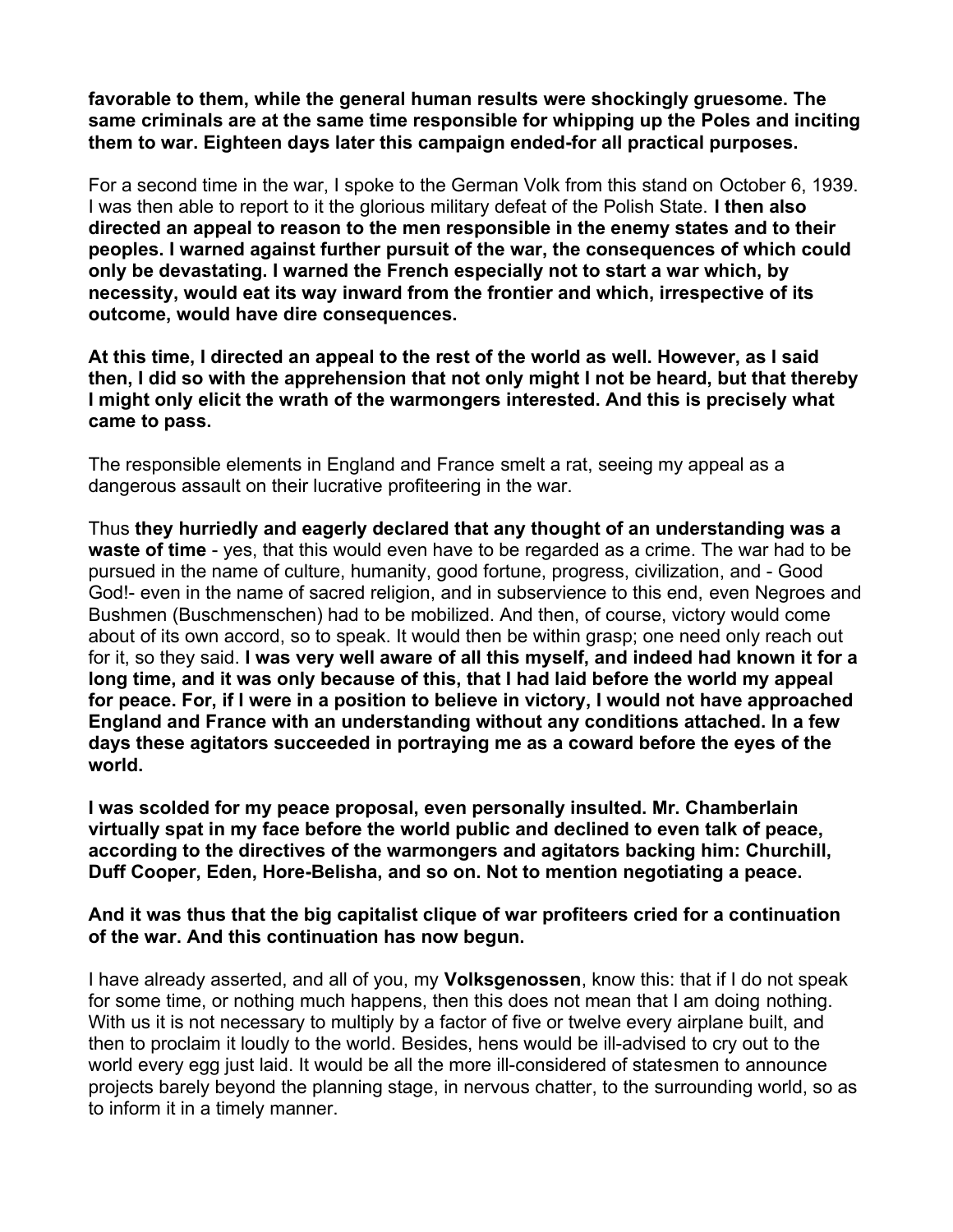**To the excited garrulousness of two of these great democratic state leaders we owe ever-current information on the plans for an expansion of the war by our adversaries, and especially on the concentration of the war effort in Norway and Sweden.**

**Volksgenossen** = fellow people of the German community

**garrulousness** 1. Given to excessive and often trivial or rambling talk; tiresomely talkative. 2. Wordy and rambling: a garrulous speech. <http://www.thefreedictionary.com/garrulousness>

**While the Anglo-French clique of warmongers was on the lookout for new opportunities to expand the war, and trying to trap new victims, I have labored to bring to a conclusion the organizational buildup of the Wehrmacht, to set up new units, to start up production for the war, to get material to flow, as well as to order training of the entire Wehrmacht for its new missions.** Beyond this, however, the bad weather of the late autumn and winter forced a postponement of military operations.

In the course of the month of March, **we gained knowledge of British- French ambitions to intervene in the Russo-Finnish conflict; which was less to help the Finns and more to damage Russia, the latter being seen as a power cooperating with Germany. This ambition grew into the determination to intervene actively in Finland itself and, if possible, to gain a base for carrying the war to the Baltic Sea. And, at this time also, suggestions of the Allied High War Council appeared with ever greater insistence either to set afire the Balkans or Asia Minor in an effort to bar the Reich from its Russian and Romanian oil imports, or to gain possession of Swedish iron ore. Landings in Norway were to serve this end with the goal of occupying all ore railroads leading from Narvik across Sweden to the port of Lulea.**

**The Russo-Finnish peace accords prevented, at the last minute, the carrying out of the already envisioned action in the Nordic States. Yet, merely a few days later, similar ambitions surfaced anew and precipitated a clear decision.**

**England and France had agreed to move, in one sudden strike, to occupy numerous important locations in Norway under the pretext of preventing further support for the German war effort with Swedish ore.**

**To secure access completely to the Swedish ore, they intended to march into Sweden themselves and to push aside the few forces Sweden could muster, either, if possible, in a friendly manner or, if necessary, by force.**

**Of the imminence of this danger we were informed personally by the untameable garrulousness of the First Lord of the British Admiralty. Moreover, we received confirmation through a hint made by the French Premier Reynaud in a talk with a foreign diplomat. That the date had been postponed twice before the eighth of April, and that the occupation was scheduled for the eighth, that the eighth, therefore, was the third and final day - of this we gained knowledge only recently. It was conclusively established only with the discovery of the protocols of the High Allied War Council. I then ordered the Wehrmacht, as soon as the danger of dragging the North into the war was becoming apparent, to take the appropriate measures.**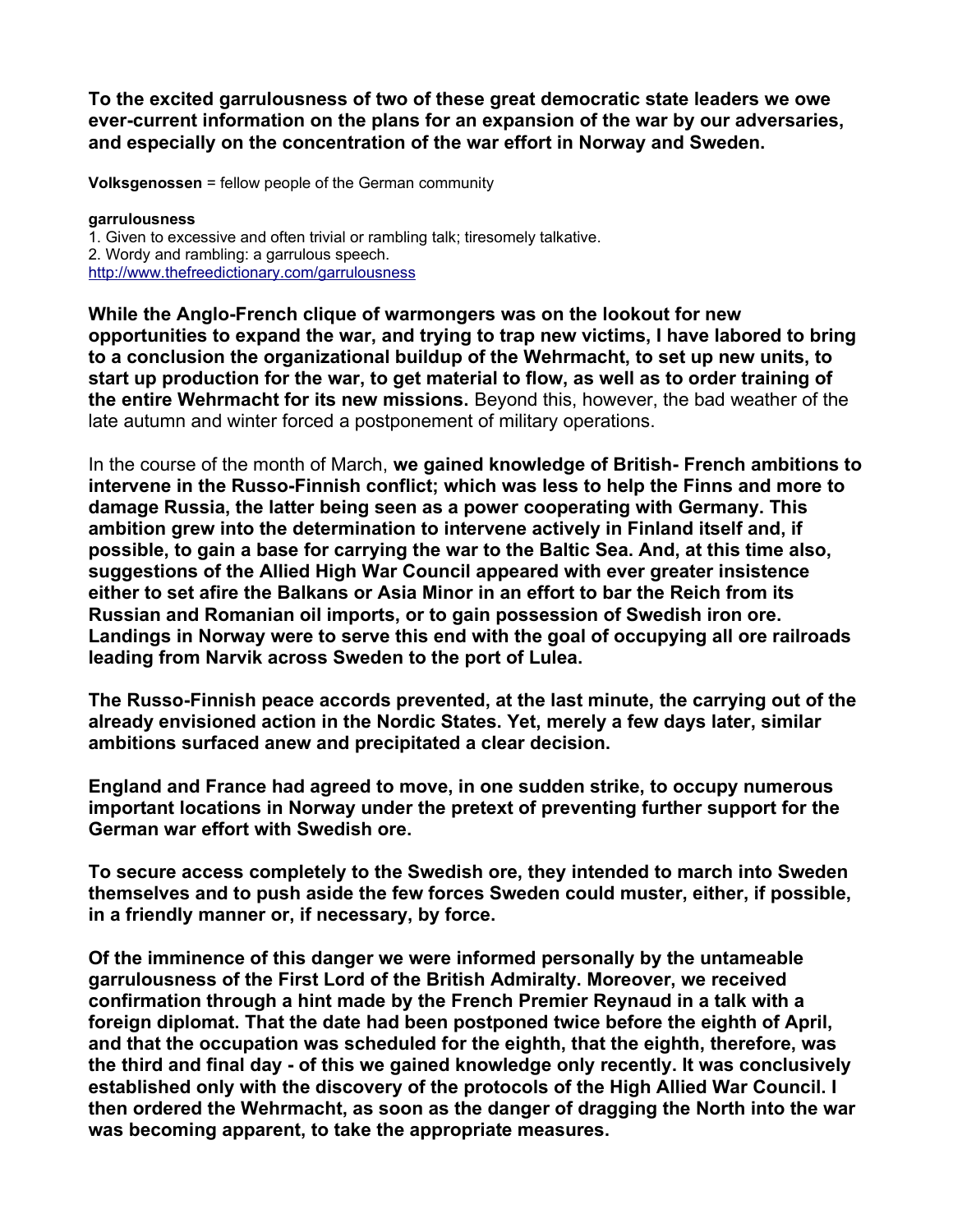The case of the **Altmark** already demonstrated that **the Norwegian Government was not willing to uphold its neutrality**. Beyond this, **reports of secret agents also revealed that, at least insofar as the leading heads of the Norwegian Government and the Allies were concerned, there was already full agreement. Finally, Norway's reaction to the violation of its territory by British minelayers dispelled all remaining doubts.**

**Altmark** = a German tanker ship. The "Altmark Incident" was a naval skirmish of World War II between the United Kingdom and Nazi Germany, which happened on 16 February 1940. It took place in what were, at that time, neutral Norwegian waters.

The German operation, prepared down to the last detail, was launched. In fact the situation was a bit different from what we perceived it to be on April 9. While we then believed, **we had anticipated the British occupation by a few hours, we know today that the landing of the English troops had been scheduled for the eighth. The deployment of the British contingents had already begun on the fifth and sixth**. However, the moment the first news reached the British Admiralty of the German steps, i.e. that a German fleet had put to sea, this development so impressed Mr. Churchill that he decided to have the contingents already embarked disembark once again, so that the British fleet would first be able to search for and attack German ships. This attempt ended in failure.

Only a single English destroyer came into contact with the German naval forces and was shot out of the water. This vessel could not relay any sort of message to the British Admiralty or to the fleet of the English naval combat contingents. And thus, **on the ninth, the landing of German forward units was carried out along a coastal front stretching from Oslo north to Narvik.** When news of this reached London, the First Lord of the Admiralty, Mr. Churchill, had already been on the lookout for many hours-eagerly awaiting first reports of the successes of his fleet.

## **And this strike, my Deputies, was the most daring undertaking in the history of German warfare!**

Its successful implementation was possible only thanks to the leadership and the behavior of all German soldiers involved. What our three arms, the Army, the Navy, and the **Luftwaffe**, have accomplished in the struggle for Norway assures them mention in the records of the highest soldiership.

#### **Luftwaffe** = German Airforce

The Navy conducted its operations, and later handled the troop transports, faced by an enemy who, all in all, possessed an almost tenfold superiority. All units of our young Reich War Navy have covered themselves with eternal glory in this venture. Only after the war will it be appropriate to discuss the difficulties faced especially in this campaign: the numerous unexpected setbacks, losses, and accidents suffered. To have overcome all this in the end goes to the credit of the behavior, the leadership, and the troops.

The Luftwaffe, which often was the only means of transport and communications in so gigantically vast a terrain, outdid itself in all respects. Death-defying attacks on the enemy, on his ships and landing troops, are hardly more impressive than the tenacious heroics of the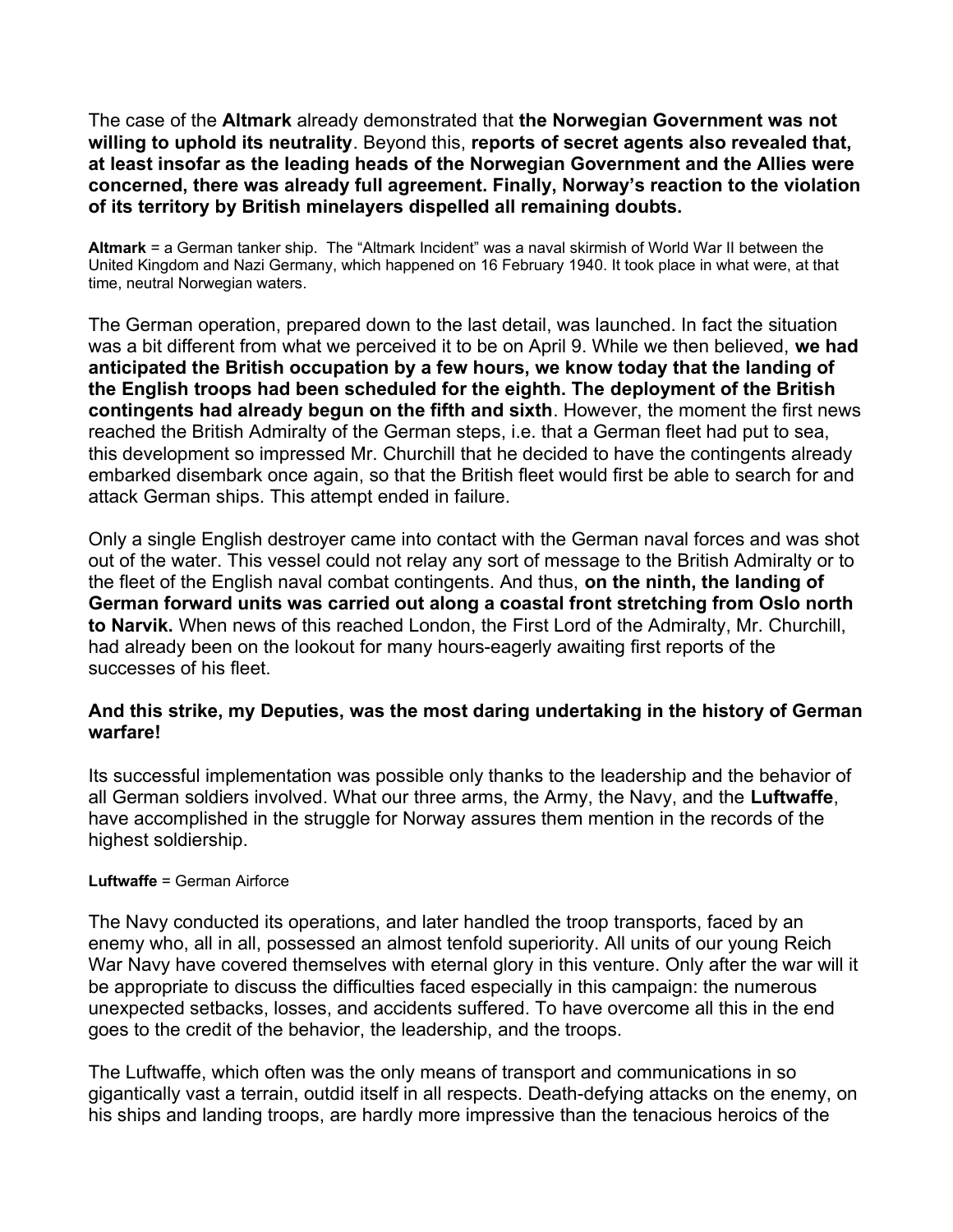transport plane pilots, who in spite of unimaginably adverse weather started time and time again on their way to the land of the midnight sun, only to unload soldiers or freight in the midst of a snow storm. Norway's fjords have become the graveyard of many a British warship.

Because of the uninterrupted wild attacks of German bombers and Stukas, the British fleet was forced to retreat from and to evacuate the very arena of which a few weeks earlier an English newspaper had so tastefully stated "that it would be a pleasure for England to oblige the German invitation to do battle there." The Army. The crossing already constituted a great challenge for the soldiers of the Army. In a few cases, airborne troops had opened up the area where they first set foot. Then division after division flooded the land which, due to its natural characteristics, already possessed considerable defenses, and which - as far as the Norwegian units were concerned - was very valiantly defended.

**Of the Englishmen who had landed in Norway, one can say that the only remarkable thing was the unscrupulousness with which such badly trained, insufficiently equipped, and miserably led soldiers had been put ashore as an expeditionary corps. From the beginning, they were certain to lose. By contrast, what our German infantry, the pioneers, what our artillery, our communications and construction units, have achieved in Norway can only be termed the proud heroism of struggle and labor.** 

**The word Narvik will enter our history as glorious evidence of the spirit of the Wehrmacht of the National Socialist Greater German Reich.**

**The gentlemen Churchill, Chamberlain, Daladier, and so on, have, until recently, been exceedingly ill-informed as to the essence of the Greater German unification process. At the time, I announced that the future would probably teach them better. And I may well assume that in particular the deployment of mountain troops from the Ostmark at this front furthest north in our battle for freedom has enlightened them sufficiently as far as the Greater German Reich and its sons are concerned.**

**It is lamentable that the grenadiers of Mr. Chamberlain did not pay sufficient and, above all, persistent attention to this conflict, and instead preferred to be satisfied with the first test of the inner disposition of the tribes of our Volk which have newly come to the Reich.**

**General von Falkenhorst** led operations in Norway. **Lieutenant General Dietl** was the hero of Narvik.

Operations at sea were conducted under the leadership of **Admiral General Saalwachter** and the **Admirals Carls and Boehm**, and **Vice Admiral Lutjens**.

Operations of the Luftwaffe were under the leadership of **Colonel General Milch** and **Lieutenant General Geissler**.

The High Command of the Wehrmacht, **Colonel General Keitel**, as the Chief of the High Command, and **General Jod**l, as the Chief of the Wehrmacht leadership staff, **were responsible for implementing my directives for the entire undertaking.**

**Even before the conclusion of the campaign in Norway, news in the West took on an**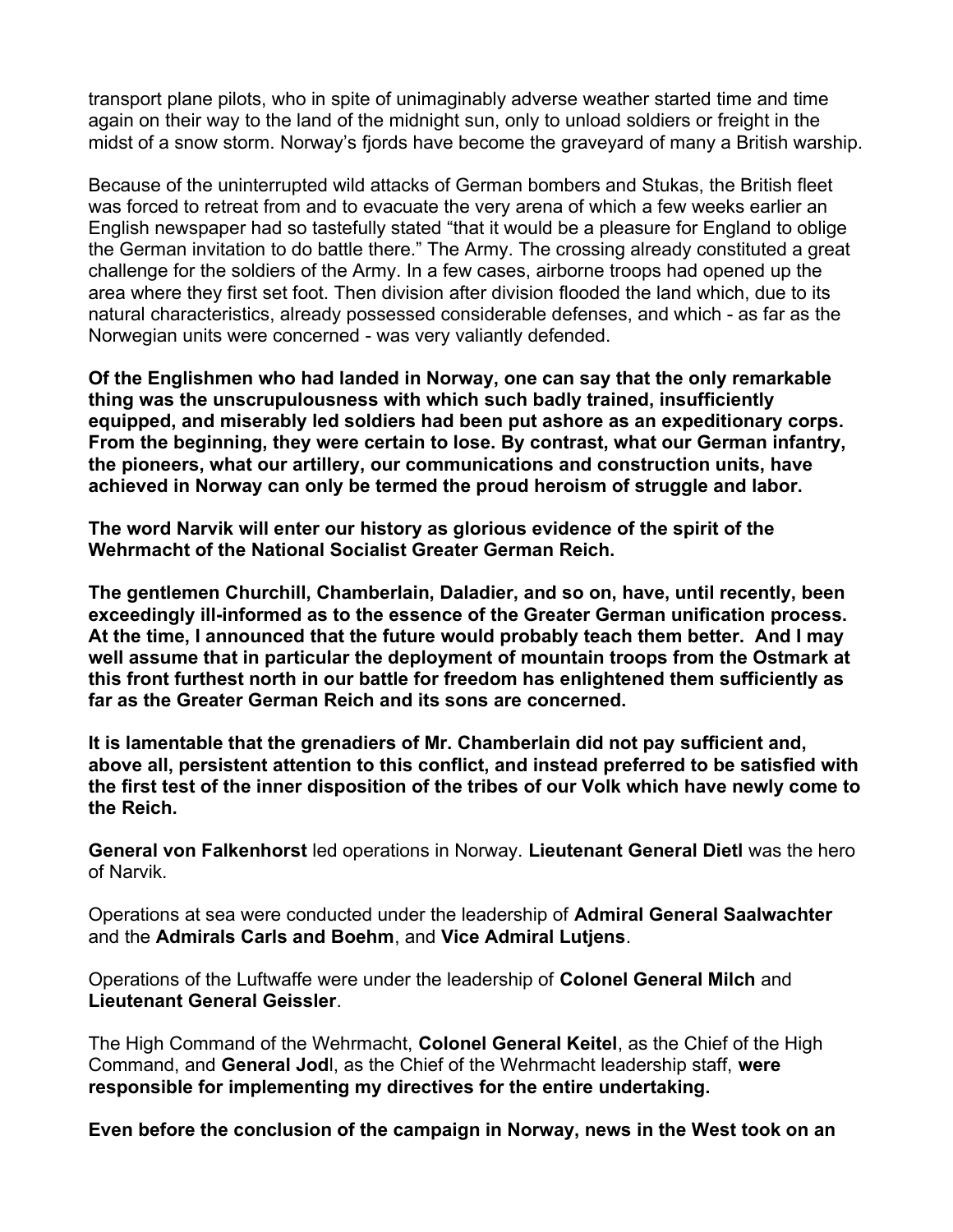**ever more threatening character. While, in fact, preparations had been made before the war to break through the Maginot Line in the event of a necessary conflict with France or England, an undertaking for which the German troops had been trained and had been equipped with the weaponry required, the course of events in the first months of the war compelled us to contemplate the possibility of moving against Holland and Belgium. While Germany had positioned hardly any units against Belgium or the Netherlands, other than those necessary for security reasons, as well as beginning to expand upon its fortification system, a visible mass of French units began to array itself along the French-Belgian border. In particular, the concentration of tanks and motorized divisions in this sector revealed that it was intended - at any rate it was possible-for these to be hurled at lighting speed through Belgium at the German border.**

**Decisive in this context was the following observation:** 

**While, in the case of a loyal reading of the Belgian-Dutch neutrality, these two countries would have been forced, by the concentration of strong Anglo-French forces at their border, to focus their attention on the West, both began to reduce their troop strengths along this border to the same degree they began to build up the units stationed along the border with Germany. News of ongoing talks at the general staff -level, also shed a peculiar light on [this interpretation of] Belgian-Dutch neutrality. I need not emphasize that these talks, had they been conducted in the spirit of true neutrality, would have had to be held with both sides. Besides this, such an intensification of signs indicating that a move of the Anglo-French troops across Holland and Belgium against the German industrial area was taking place required that we should regard this threat as a serious danger.**

**Hence I took the German Wehrmacht into my confidence, informing it of the possibility of such a development and entrusting it with the appropriate, detailed directives. In numerous conferences at the High Command of the Wehrmacht with the Commanders in Chief of the three branches of the Wehrmacht, the leaders of the Army groups and of the armies, down to the leaders of important, individual undertakings, the tasks facing us were enumerated and thoroughly discussed. Among the troops these were taken up with great understanding, as the basis for a special type of training.**

**Correspondingly, the entire German deployment underwent the necessary adjustments.** 

**The thorough observations which had been conducted everywhere gradually led to the compelling recognition that, from the beginning of May on, an Anglo-French advance had to be expected at any moment.**

**In the days of May 6 and 7, telephone conversations between London and Paris took place, of which we gained intelligence and which reinforced suspicions that an invasion of the Netherlands and Belgium by the so-called Allies had to be expected at any moment. Thus on the following day, May 8, I ordered an immediate attack for May 10, at 5:35 in the morning.**

**The basic thought behind this operation was to deploy, without worrying about**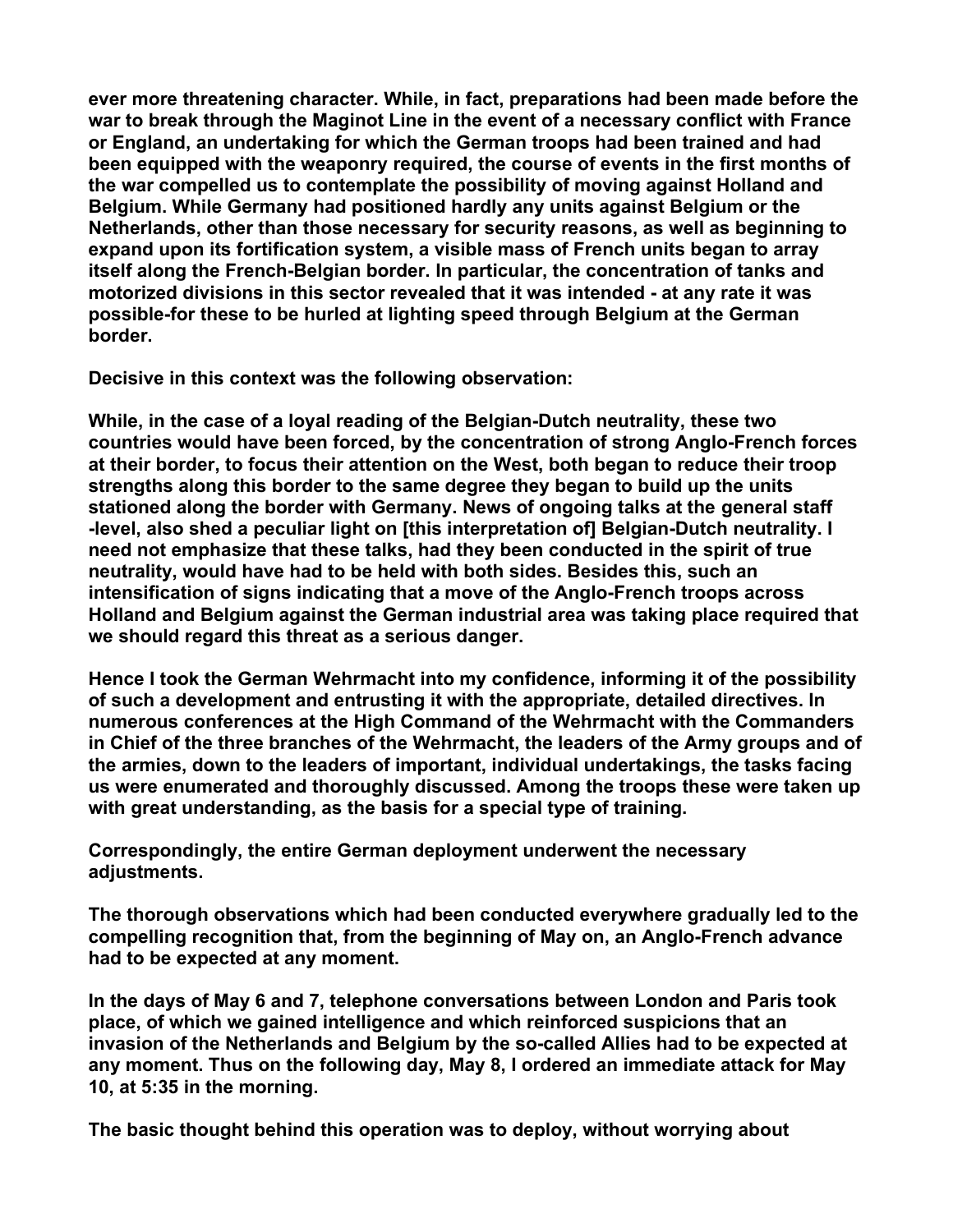**peripheral successes, the entire Wehrmacht - especially the Army and the Luftwaffe in so decisive a manner, that the envisioned operations had to attain the complete annihilation of the Anglo-French forces.**

**In contrast to the Schlieffen Plan of the year 1914, I ordered the main thrust of the operation along the left flank of the breakthrough front, while, however, keeping up appearances of a reversed version. This deception was successful. Conduct of the entire operation was made easy for me by measures our adversaries themselves took. For the concentration of the entire Anglo-French motorized combat forces against Belgium revealed as certain that the High Command of the Allied armies had arrived at the decision to advance most speedily into this area.**

**We relied on the steadfastness of all German infantry divisions deployed in the thrust against the right flank of the Anglo-French motorized Army Group. Such a drive had to lead to its complete shattering and dissolution - yes, perhaps even to its encirclement.**

**As a second operation, I had planned the taking of the Seine up to Le Havre, as well as securing bases at the Somme and Aisne for a third assault. This was intended to break through, with strong forces across the plateau at Langres, to the Swiss border. Reaching the coast south of Bordeaux was to conclude operations. Within this framework and in this sequence, operations were in fact carried out.**

**The success of this mightiest sequence of battles in world history we owe first and foremost to the German soldier himself. He held his own at all places he was deployed to the highest degree. The German tribes all share equally in this glory.**

The soldiers of the young, new Reichsgaus, added only since 1938, also fought in an exemplary fashion and took a heavy toll of lives. The heroic risk of life by all Germans in this war will make the emerging National Socialist Greater German Reich eternally sacred and dear not only to the present generation, but to all that follow.

When I undertake to honor all those forces to whose activities we owe this most glorious of victories, then first mention is due to a leadership which, in particular in this campaign, has met the highest of requirements.

# **The Army:**

It has performed the tasks imposed upon it, under the leadership of **Colonel General von Brauchitsch** and his **Chief of Staff Halder**, in a truly glorious fashion.

If the leadership of the German Army of long ago was regarded as the best in the world, then it is deserving today of at least equal admiration. Yes, since success is decisive for passing judgment, the leadership of the new German Army must be considered even better!

Subdivided into three Army Groups, the Army in the West was placed under the orders of **Colonel Generals Ritter von Leeb, von Rundstedt, and von Bock.**

The Army Group of **General Ritter von Leeb** had the initial mission to maintain the left flank of the German front in the West, stretching from the Swiss border up to the Moselle, in a state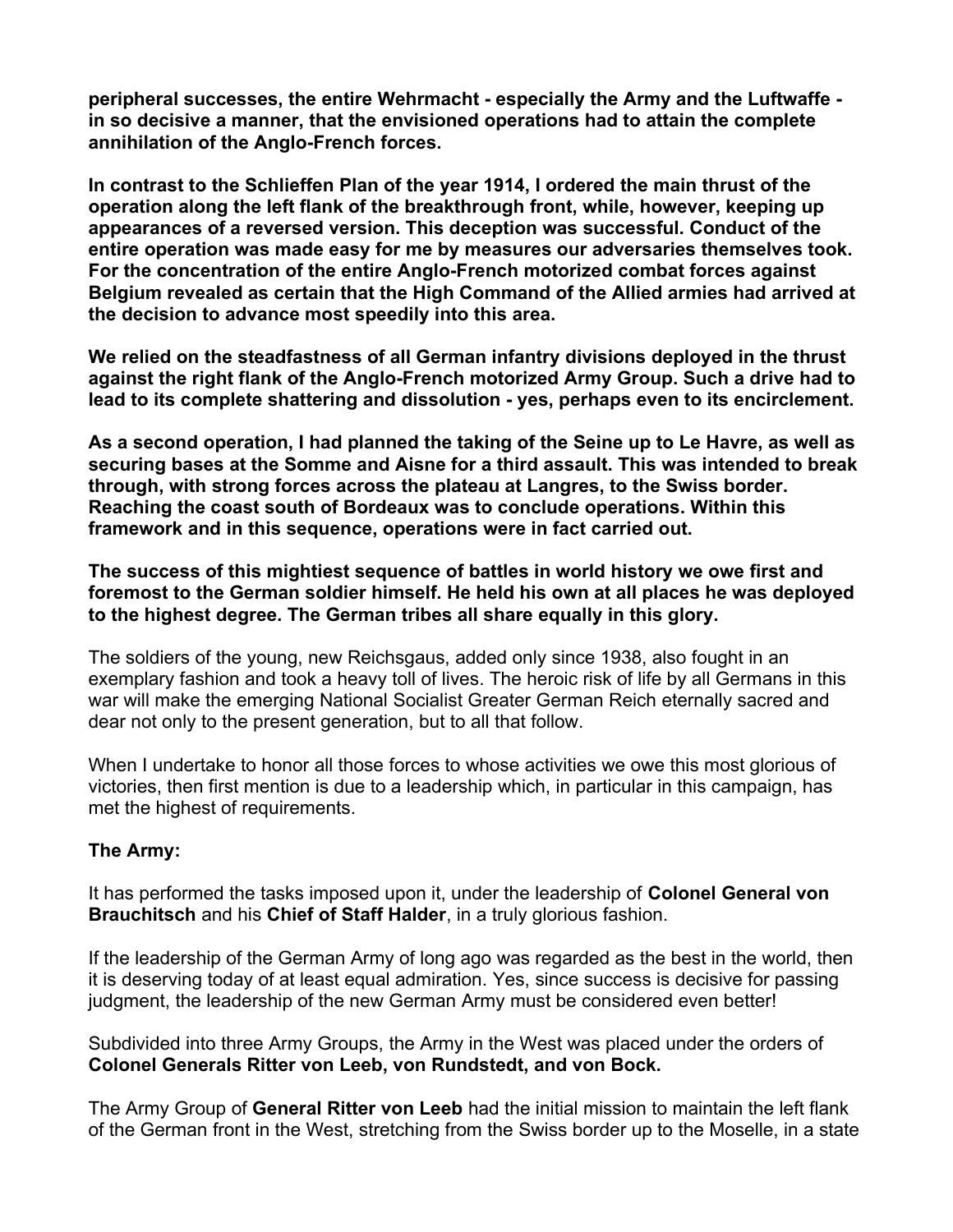of highest defensive readiness. It was anticipated that, in the later course of the operation, this front would also actively intervene in the battle of destruction with two armies under the leadership of **Colonel General von Witzleben** and **General Dollmann.**

At 5:35 in the morning of May 10, the two Army Groups under **Colonel Generals von Rundstedt and von Bock launched the attack.** It was their mission, along the entire front from the river Moselle to the North Sea, to break through the enemy lines along the frontier; to occupy the Netherlands; to move against Antwerp and the troops stationed at Dyle; to take Liege; and, above all, to reach the left flank along the river Meuse with massive forces for the attack, to force a crossing between Namur and Carignan with a main thrust of the tank and motorized divisions at Sedan and, in the further course of operations, to assemble all available tank and motorized divisions to push onward, along the system of canals and rivers between the Aisne and the Somme, to the sea.

To **Rundstedt'**s southern Army Group fell also the important task of preventing a repetition of the Miracle of the Marne of 1914. He was to accomplish this task by securing, according to plan, the cover of the left flank in the course of the breakthrough.

**This massive operation, which already decided the further course of the war, led, as planned, to the annihilation of the main mass of the French Army as well as of the entire British Expeditionary Force, and already added luster to the German leadership.**

Besides the two leaders of the Army Groups and their **Chiefs of Staff, Lieutenant General von Sodenstern and Lieutenant General von Salmuth**, the following leaders of the Army are deserving of the highest of distinctions:

**Colonel General von Kluge** as leader of the Fourth Army; **Colonel General List** as leader of the Twelfth Army; **Colonel General von Reichenau** as leader of the Sixth Army; **General von Kuchler** as leader of the Eighteenth Army; **General Busch** as leader of the Sixteenth Army; and the **Generals von Kleist, Guderian, Hoth, and Hoeppner**

as leaders of the tank and motorized troops.

Large additional numbers of generals and officers who distinguished themselves in these operations are known to you already, my Deputies, because of the high distinctions granted them.

The further conduct of the operation in the general direction of the Aisne and the Seine was not intended to conquer Paris primarily, but rather to create, or better secure, a basis for a breakthrough to the Swiss border. This massive offensive action, thanks to the outstanding leadership of all grades, also went according to plan.

A change of personnel in the High Command of the French Army, which had meanwhile taken place, was to revive its resistance and to bring about a change, much desired by the Allies, in the fortunes of the battle so unhappily begun.

Indeed it was possible to get the German armies and their offensive actions going, at several locations, only after overcoming the strongest of resistance.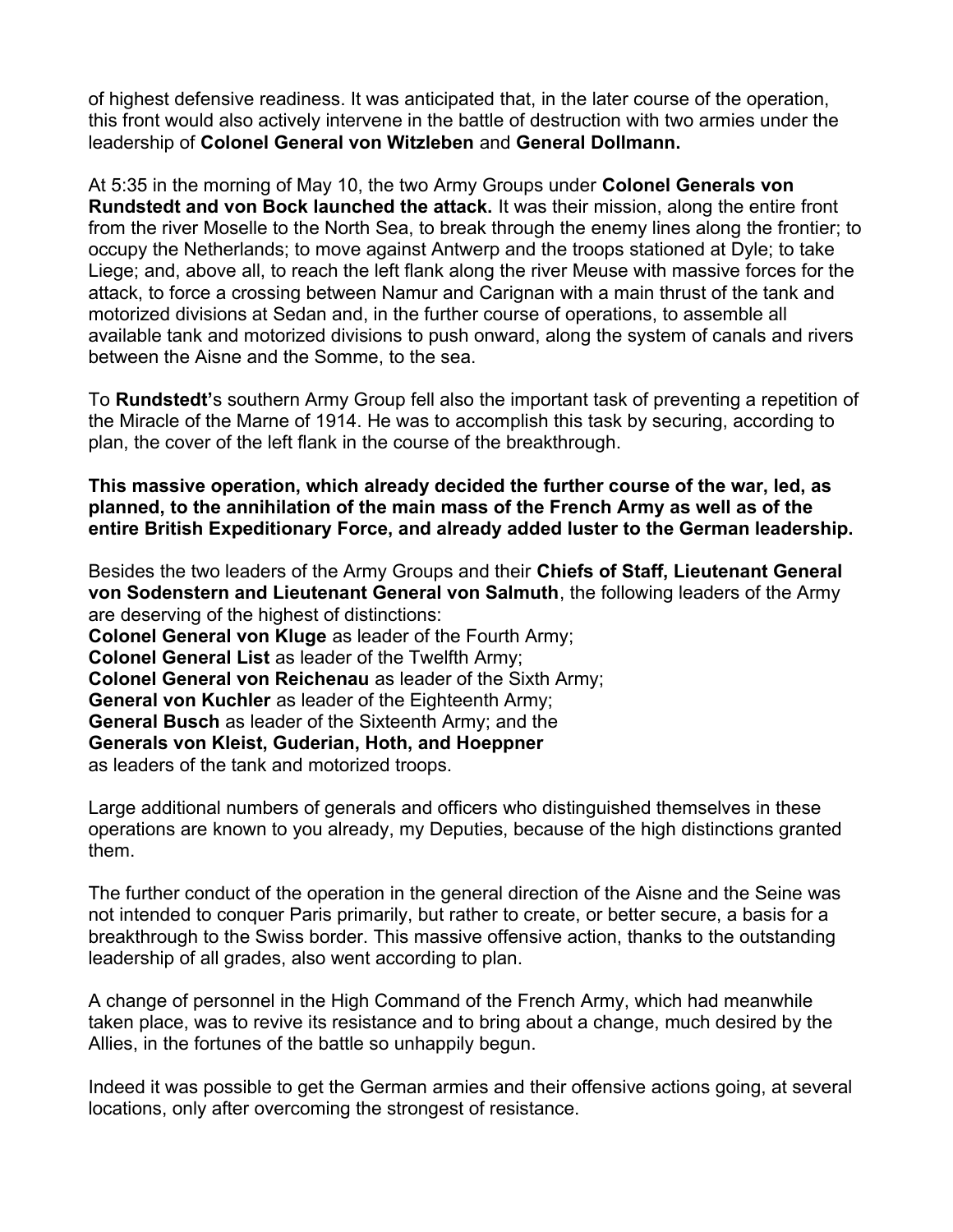Here, not only the courage, but also the training of the German soldier had the opportunity to hold its own to a high degree. Inspired by the zeal of countless officers and noncommissioned officers, as well as of individual men of valor, the infantry itself, time and time again, was compelled onward even in the most difficult of situations.

Paris fell! The breaking of the enemy's resistance at the Aisne opened the way to a breakthrough to the Swiss border. In one gigantic envelopment the armies stormed to the back of the Maginot Line. Now abandoning its reserve, the Army Group Leeb went on the offensive in two locations west of Saarbrucken and Neubreisach. Under orders from Generals von Witzleben and Dollmann, they achieved the breakthrough. And thus it was possible not only to surround the gigantic front of the French resistance, but to dissolve it into little particles and to force it to the well-known capitulation.

These operations were crowned by the now generally beginning advance of the German armies. At their head moved the incomparable Panzer and motor divisions of the Army with the goal of driving a left flank down the Rhone in the direction of Marseilles, and a right flank across the Loire in the direction of Bordeaux and the Spanish border. This was to destroy the dissolving remains of the French Army, or rather to occupy French territory. I will report in detail at a later point on the intervention of our allies in this war.

**When Marshal Petain offered France's laying down of arms, he was not laying down a weapon he still held. Rather he merely put an end to a situation completely untenable in the eyes of every soldier. Only the bloody dilettantism of a Mr. Churchill either fails to comprehend as much or lies about it in spite of better knowledge.**

In the second, third, and last phase of this war, the following Army leaders distinguished themselves as did the earlier mentioned generals: **Colonel General von Witzleben**; the **Generals von Weichs, Dollmann, Strauss.** The valiant divisions and standards of the Waffen SS also fought within the framework of these armies.

When I express my gratitude and that of the German Volk to the aforementioned generals, in their capacity as leaders of the Army and Army Groups, this applies at the same time to all other officers, all of whom it is not possible to mention by name, and especially to all the nameless workers of the General Staff.

In this battle, my Deputies, the rank and file of Germany has proved itself to be what it has always been: the best infantry in the world! And with it all other branches of the Army compete: artillery and pioneers, and, above all, the young units of our tanks and motorized troops. The German Panzer weapon, through this war, has made its entry into world history. The men of the Waffen SS share in the glory. Yet the communications units, the construction units of the pioneers, the railroad construction men, etc., are also worthy, in accordance with their performance, of the highest praise we have to offer.

In the wake of the armies followed the commandos of the Todt Organization, of the Reich Labor Service, and of the NSKK, and these also helped to repair roads, bridges, as well as to restore order to traffic.

Within the framework of the Army, this time there also fought parts of the Flak artillery of our Luftwaffe. At the foremost front, they helped to break the enemy's power of resistance and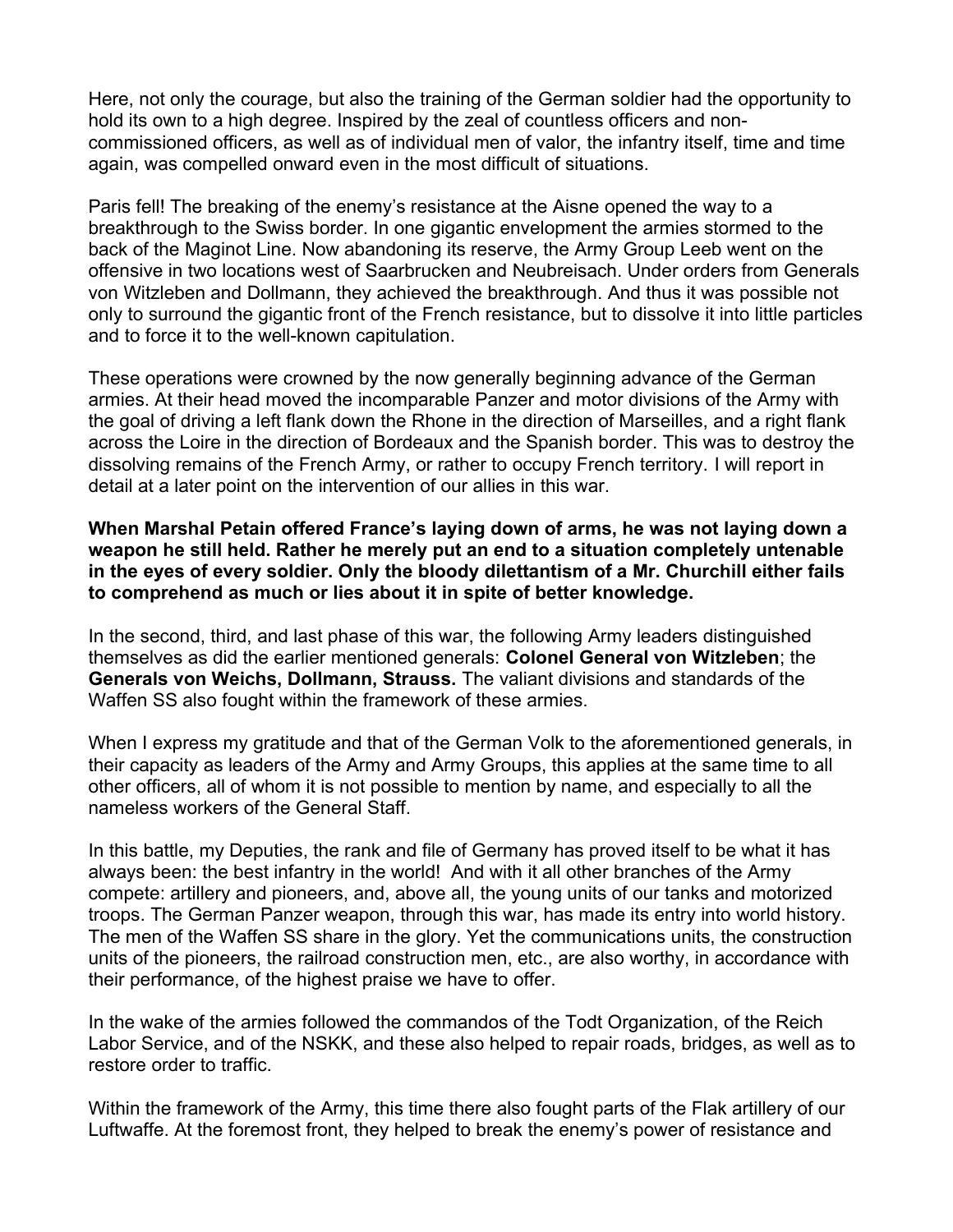attack. A detailed account of their effectiveness can be rendered only at a later date.

### **The Luftwaffe itself:**

At dawn on the morning of May 10, thousands of fighter planes and dive bombers, under the cover of fighters and destroyers, descended on enemy airfields. Within a few days uncontested air superiority was assured. And not for one minute in the further course of the battle was it allowed to slip.

Only where temporarily no German airplanes were sighted, could enemy fighters and bombers make short appearances. Besides this, their activities were restricted to night action. **The Field Marshal [Goering]** had the Luftwaffe under his orders during this mission in the war.

#### **Its tasks were:**

- **1.** to destroy the enemy air forces, i.e. to remove these from the skies;
- **2.** to support directly or indirectly the fighting troops by uninterrupted attacks;
- **3.** to destroy the enemy's means of command and movement;
- **4.** to wear down and break the enemy's morale and will to resist;
- **5.** to land parachute troops as advance units.

The manner of their deployment in the operation in general, as well as their adjustment to the tactical demands of the moment, was exceptional. Without the valor of the Army, the successes attained should never have been possible.

Equally true is it that, without the heroic mission of the Luftwaffe, the valor of the Army should have been for naught. Both Army and Luftwaffe are deserving of the greatest glory! The deployment of the Luftwaffe in the West took place under the personal command of **Field Marshal Goering**. His Chief of Staff: **Major General Jeschonnek**.

Both aerial fleets stood under orders of **General der Flieger Sperrle** and **General der Flieger Kesselring**. The Aviation Corps subordinate to them stood under orders of **Generals der Flieger Grauert and Keller**, **Lieutenant General Loerzer, and Lieutenant General Ritter von Greim**, as well as of **Major General Freiherr von Richthofen**. Both Flak Corps stood under orders of Flak Artillery **General Weise and Major General Dessloch**. The Ninth Aerial Division under **Major General Coeler** deserves special mention. The Commander of the Parachute Troops, **General der Flieger Student**, was severely wounded. The further conduct of the battle in the air in Norway was orchestrated by **General der Flieger Stumpff.**

While millions of German soldiers of the Army, Luftwaffe, and Waffen SS took part in these battles, others could not be spared at home as they were needed for the buildup of the local reserve formations. Many of the most capable officers - as bitter as this was for them - were forced to conduct and oversee the training of those soldiers who, as reserve units, or perhaps in new formations, were to go to the front only later. Despite my sympathy for the inner sentiments of those who felt at a disadvantage, **the greater common interest, as a matter of principle, was decisive. Party and State, Army, Navy, Luftwaffe, and SS sent every man to the front whom they were able to spare somehow. Yet, without securing a Replacement Army, a reserve air force, reserve SS formations, as well as Party and**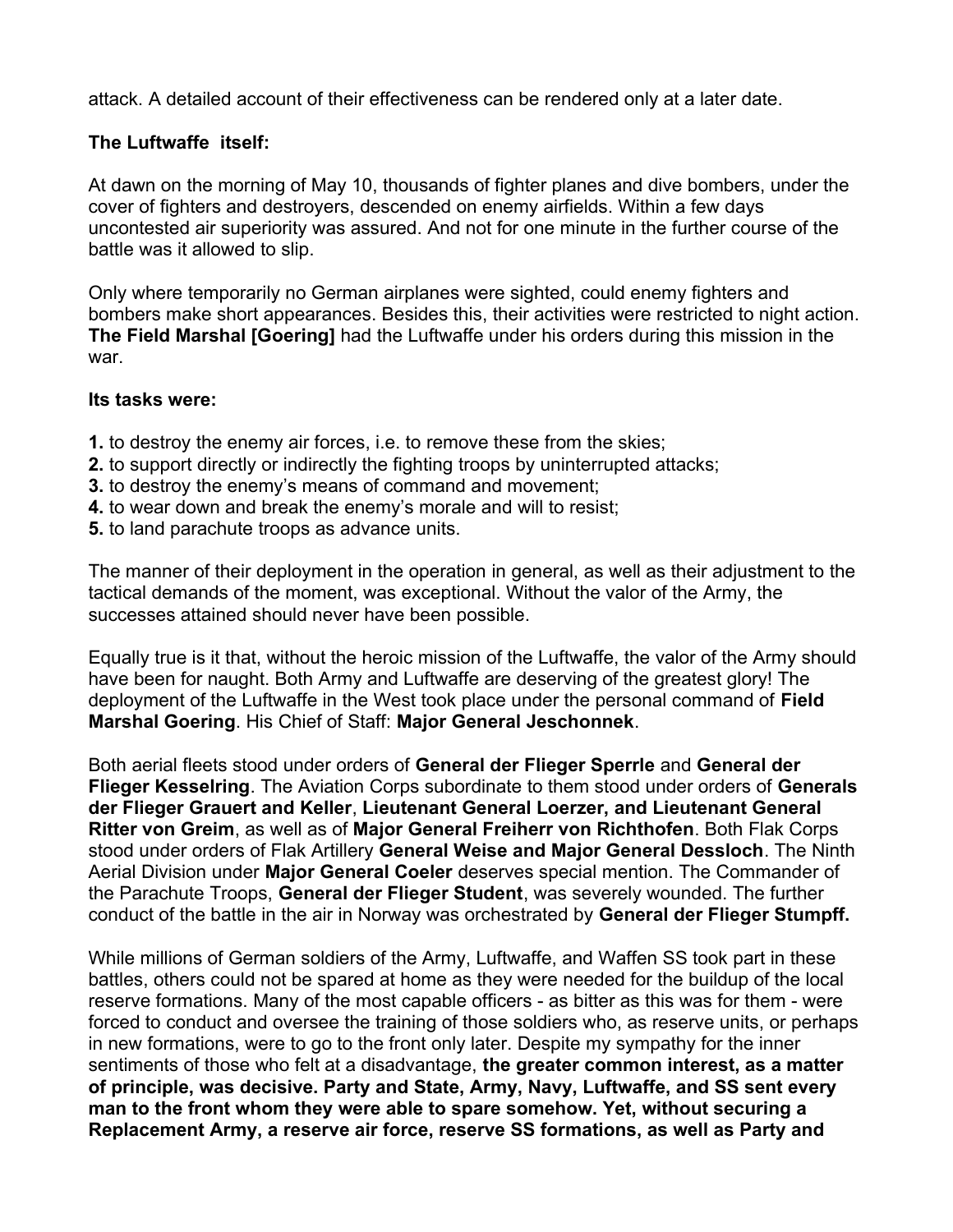## **State in general, the war at the front could not have been waged.**

As the organizers of the Replacement Army at home and of the armament and supplies for the Luftwaffe, the following have attained special merit: **Artillery General Fromm and General der Flieger Udet.**

I cannot conclude the enumeration of all these meritorious generals and admirals without paying tribute to those who are my closest co-workers in the Staff of the High Command of the Wehrmacht:

**Colonel General Keitel** as Chief of the High Command of the Wehrmacht, and **Major General Jodl** as his Chief of Staff. They have made the greatest of contributions to the realization of my plans and ideas throughout long months of many cares and much work.

An appreciation of the accomplishments of our Navy and its leaders will only be possible, to a full extent, at the end of the war.

**When I now conclude these purely military reflections on events, truth compels me to state the historic fact that none of this would have been possible without the disposition of the home front-or without, at its fore, the foundation, the work, and the activities of the National Socialist Party.**

**Already in 1919, in the age of great decline, it proclaimed its program for the establishment of a German People's Army and has stood up for it throughout the decades with a zealous determination. Without its activities, the conditions necessary for both the re-emergence of the German Reich and the creation of a German Wehrmacht would not have existed. Above all, it lent the struggle its ideological (weltanschaulich) world view foundation. To the senseless sacrifice of life of our democratic opponents in the interests of their plutocracies, it opposes the defense of a Volksgemeinschaft. Its activities have resulted in a solidarity between front and homeland, which regrettably did not exist in the World War.** 

**Volksgemeinschaft** = the community of the German Volk

From its ranks, therefore, I should like to name the men, who along with countless others, attained great merit in securing the opportunity to celebrate victory in a new Germany: Party comrade **Reich Minister Hess,** himself an old soldier of the World War, has been one of the most loyal fighters for the erection of the present state and its Wehrmacht ever since the early days of the foundation of the Movement.

Party comrade **Chief of Staff of the SA Lutze** has organized the mass of millions of SA men, in the sense of supporting the state to the utmost, and has secured its pre- and post-military training.

**Party comrade Himmler** has organized the entire security of our Reich as well as the units of the Waffen SS.

**Party comrade Hierl** has been the founder and leader of the Reich Labor Service.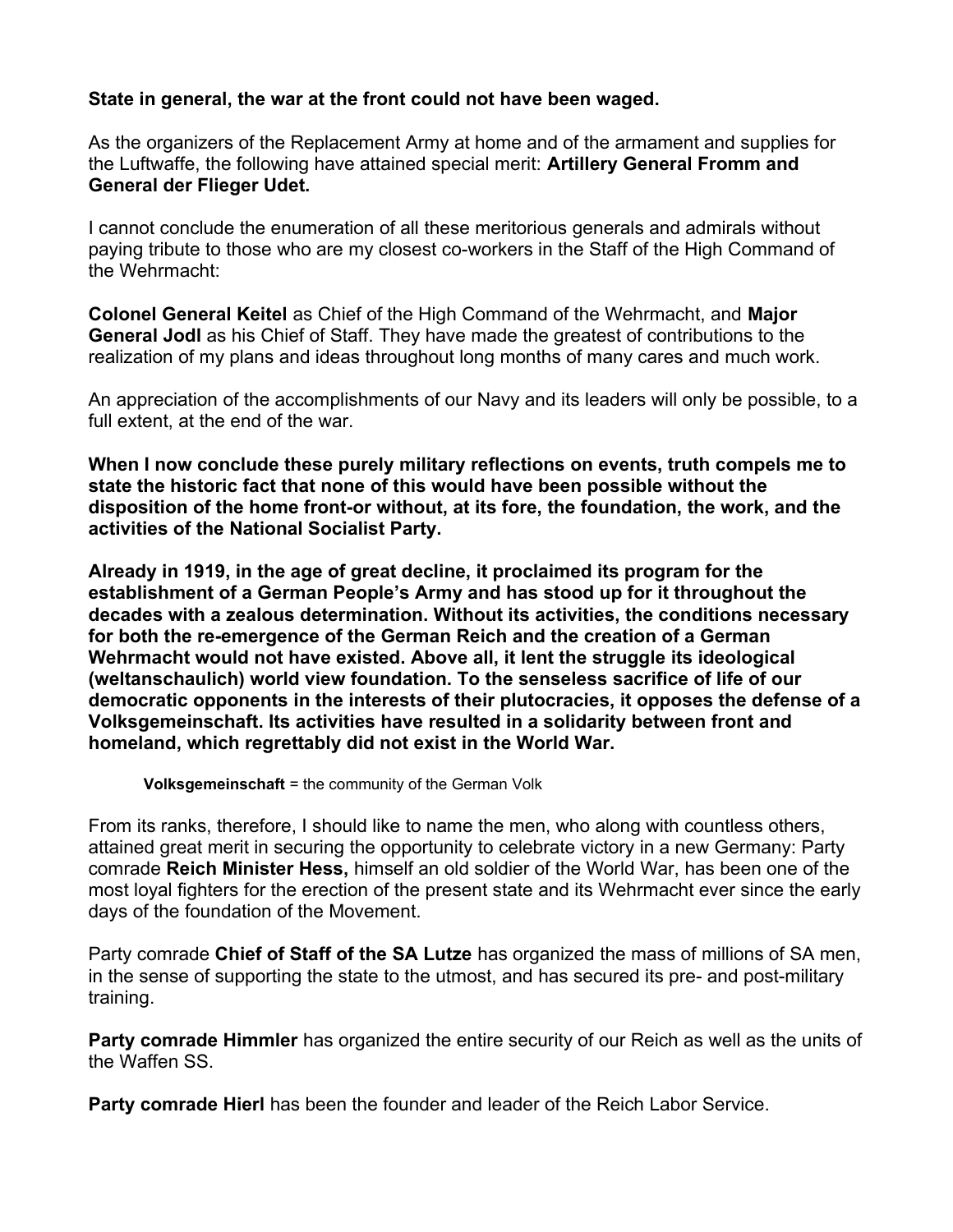**Party comrade Ley** is the guarantor of the behavior of the German worker.

**Party comrade and Reich Minister Major General Todt** is the organizer of the production of armament and ammunition and has gained eternal merit as a master builder in the construction of our massive, strategic [!] road network as well as of the fortified front in the West.

**Party comrade Minister Goebbels** is the leader of a propaganda apparatus whose refinement is best ascertained [only] in comparison with that of the World War.

Among the numerous organizations of the home front, there remain to be mentioned the organization of the **Kriegswinterhilfswerk**, and of the **NS Volkswohlfahrt** under the leadership of **Party comrade Hilgenfeldt**, as well as the German Red Cross, and moreover the Reich Air Defense Association under the leadership of **Flak Artillery General von Schroeder.**

**Kriegswinterhilfswerk** = Krieg means war. The Winterhilfswerk (WHW, English: Winter Relief—literally "winter help work") was an annual drive by the Nationalsozialistische Volkswohlfahrt (the National Socialist People's Welfare Organization) to help finance charitable work. Its slogan was "None shall starve nor freeze". It ran from 1933-1945 during the months of October through March, and was designed to provide food, clothing, coal, and other items to less fortunate Germans during the inclement months. It's goals and efforts were expanded and intensified during the war as a true demonstration of solidarity of the German people on the home front/

**NS Volkswohlfahrt** = The Nationalsozialistische Volkswohlfahrt (NSV), meaning "National Socialist People's Welfare" was a social welfare organization during the Third Reich. The NSV was established in 1933, shortly after the NSDAP took power in Germany. Its seat was in Berlin. The structure of the NSV was based on the NSDAP Party model, with local, county (Kreis) and group administrations. During World War II, the NSV took over more and more governmental responsibilities, especially in the fields of child and youth care / support.

I cannot conclude this tribute without thanking the one man who, for years, has engaged himself in loyal, untiring, self-devouring work to realize my foreign policy directives. The name of **Party comrade von Ribbentrop as Reich Foreign Minister** shall remain tied for all eternity to the political rise of the German nation.

My Deputies!

**I have determined, as Fuehrer and Supreme Commander of the German Wehrmacht, to honor the most meritorious generals before the one forum which in truth represents the entire German Volk.** I must place at their forefront a man to whom I have difficulty in expressing sufficient gratitude for the services which tie his name to the Movement, to the State, and, above all, to the German Luftwaffe.

**Since the days of the foundation of the SA, Party Comrade Goering has been bound up in the development and rise of the Movement. Since we came to power, his capacity for work and willingness to take responsibility have accomplished deeds in numerous fields for the German Volk and the German Reich which cannot be excluded from the history of our Volk and Reich.**

**Since the rebuilding of the German Wehrmacht, he has become the creator of the**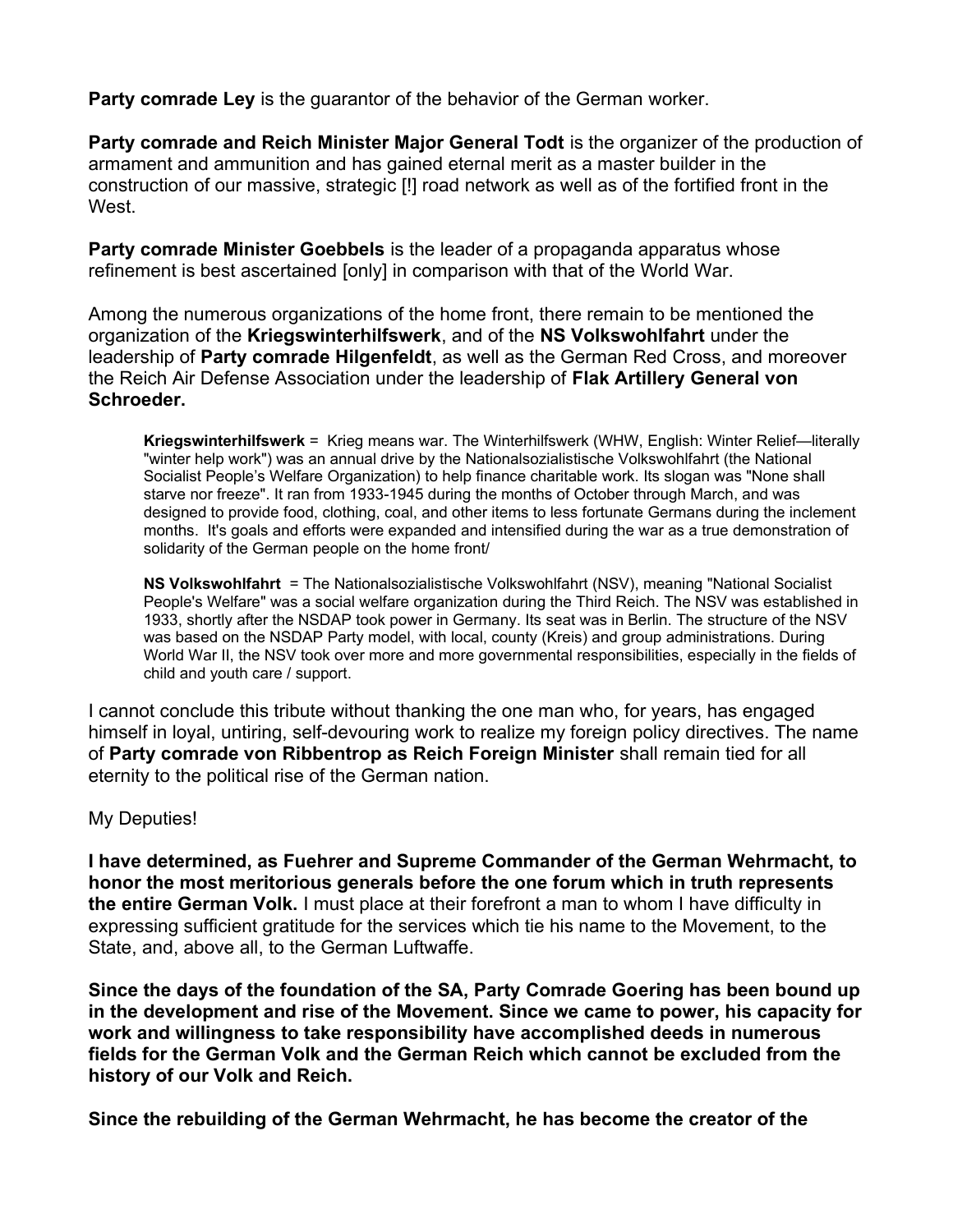**German Luftwaffe. It is granted to only a few mortals to create in the course of their lives a military instrument practically from nothing and to transform it into the mightiest weapon of its kind in the world. Above all, he has lent it his spirit.**

**Field Marshal Goering as creator of the German Luftwaffe, and as an individual man, has made the greatest contribution to the rebuilding of the German Wehrmacht. As the leader of the German Luftwaffe he has, in the course of the war up to date, created the prerequisites for victory. His merits are unequalled! I name him Reichsmarschall of the Greater German Reich and award him the Grand Cross of the Iron Cross.**

[**SNIP**: This section has been omitted in the audio version, with no disrespect intended to these German heroes, but for the sake of flow, moving on to more essential information of greater interest to the average reader]

**For services rendered to the victory of German weaponry in the struggle for the freedom and future of our Greater German Reich,** 

### **I hereby promote:**

The Commander in Chief of the Army, Colonel General von Brauchitsch, to the rank of Field Marshal;

Colonel General von Rundstedt, Commander in Chief of Army Group A, to the rank of Field Marshal;

Colonel General Ritter von Leeb, Commander in Chief of Army Group C, to the rank of Field Marshal;

Colonel General von Bock, Commander in Chief of Army Group B, to the rank of Field Marshal;

Colonel General List, Commander in Chief of the Twelfth Army, to the rank of Field Marshal;

Colonel General von Kluge, Commander in Chief of the Fourth Army, to the rank of Field Marshal;

Colonel General von Witzleben, Commander in Chief of the First Army, to the rank of Field Marshal;

Colonel General von Reichenau, Commander in Chief of the Sixth Army, to the rank of Field Marshal.

### **I promote:**

General Halder, Chief of the General Staff of the Army, to the rank of Colonel General;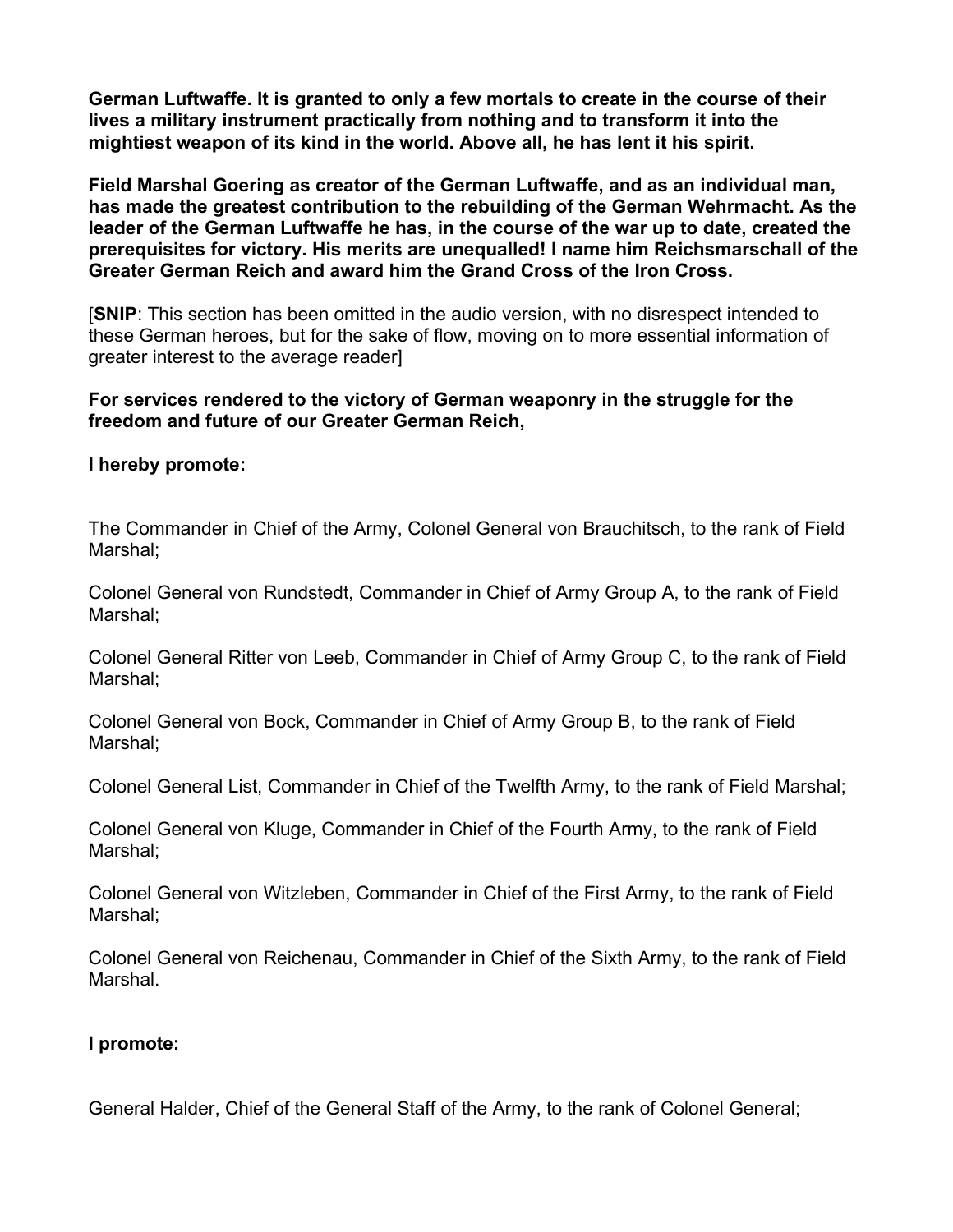General Dollmann, Commander in Chief of the Seventh Army, to the rank of Colonel General;

General Freiherr von Weichs, Commander in Chief of the Second Army, to the rank of Colonel General;

General von Kuchler, Commander in Chief of the Eighteenth Army, to the rank of Colonel General;

General Busch, Commander in Chief of the Sixteenth Army, to the rank of Colonel General;

General Strauss, Commander in Chief of the Ninth Army, to the rank of Colonel General;

General von Falkenhorst, Military Commander in Norway, to the rank of Colonel General;

General von Kleist, Commanding General of the Twenty-Second Army Corps, to the rank of Colonel General;

General Ritter von Schobert, Commanding General of the Seventh Army Corps, to the rank of Colonel General;

General Guderian, Commanding General of the Nineteenth Army Corps, to the rank of Colonel General;

General Hoth, Commanding General of the Fifteenth Army Corps, to the rank of Colonel General;

General Haase, Commanding General of the Third Army Corps, to the rank of Colonel General;

General Hoeppner, Commanding General of the Sixteenth Army Corps, to the rank of Colonel General;

General Fromm, Chief of Military Armament and Commander in Chief of the Replacement Army, to the rank of Colonel General.

# **In consideration of unequaled services rendered**

### **I promote:**

Lieutenant General Dietl, Commanding General of the Mountain Corps in Norway, to the rank of Infantry General. As the first officer with the German Wehrmacht, I award him the Oak Leaves of the Knight's Cross of the Iron Cross.

# **Pending a later recognition of all the leaders and officers of the Reich Navy,**

# **I promote:**

Admiral Carls, the Commanding Admiral of the Naval Station Baltic Sea and Commander in Chief of the Naval Troops East, to the rank of Admiral General.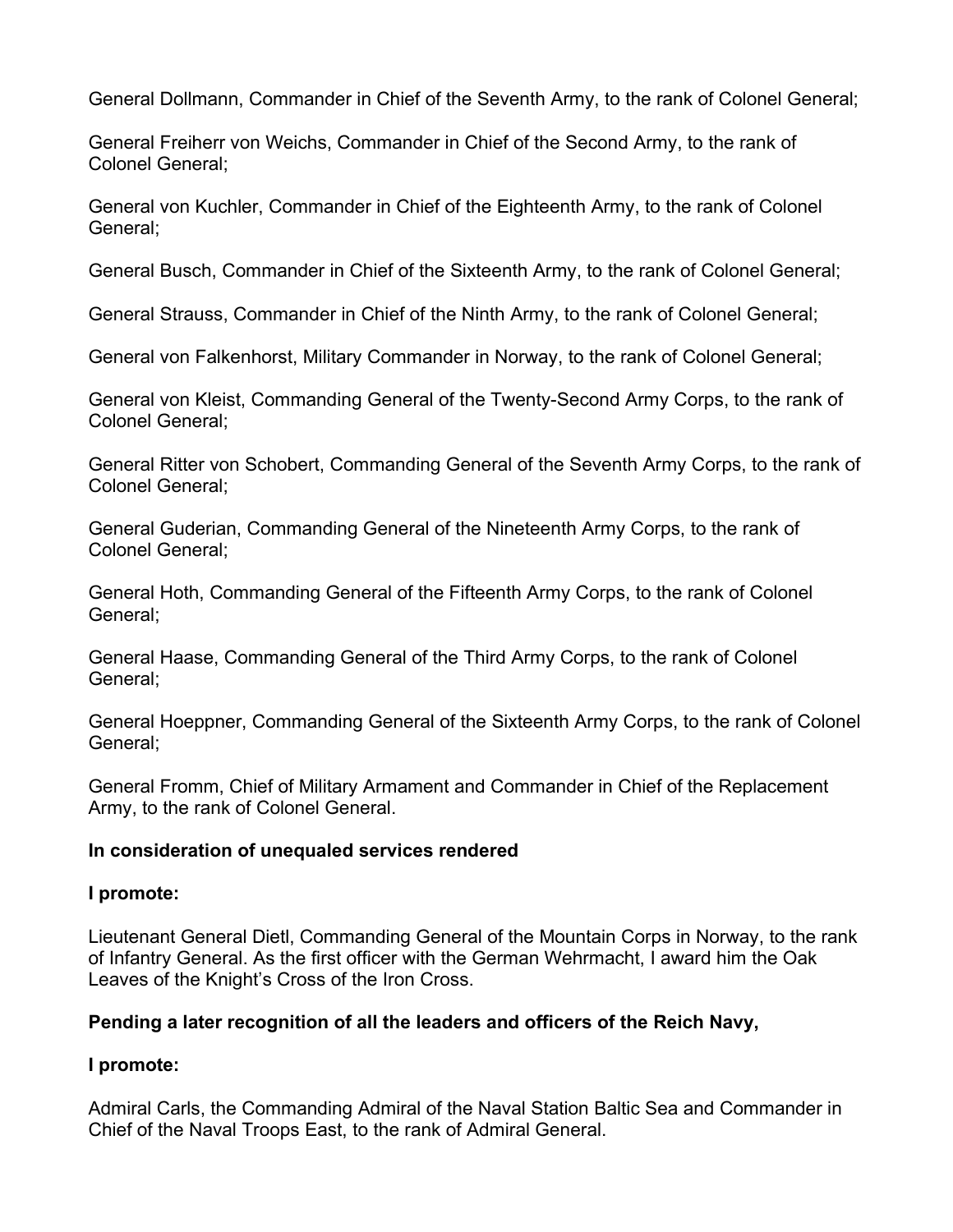**In appreciation of the unequaled accomplishments of the German Luftwaffe, I promote:**

Colonel General Milch to the rank of Field Marshal;

General der Flieger Sperrle to the rank of Field Marshal;

General der Flieger Kesselring to the rank of Field Marshal.

## **I promote:**

General der Flieger Stumpff to the rank of Colonel General;

General der Flieger Grauert to the rank of Colonel General;

General der Flieger Keller to the rank of Colonel General;

General of the Flak Artillery Weise to the rank of Colonel General;

General der Flieger Udet to the rank of Colonel General.

## **Furthermore,**

# **I promote to the rank of General der Flieger:**

Lieutenant General Geissler;

Major General Jeschonnek;

Lieutenant General Loerzer;

Lieutenant General Ritter von Greim;

and Major General Freiherr von Richthofen.

In my High Command of the Wehrmacht I promote:

Colonel General Keitel to the rank of Field Marshal;

Major General Jodl to the rank of Artillery General.

**In announcing these promotions on the occasion of the most successful campaign in our history, before this forum and so before the entire nation, I thereby honor the entire Wehrmacht of the National Socialist Greater German Reich.**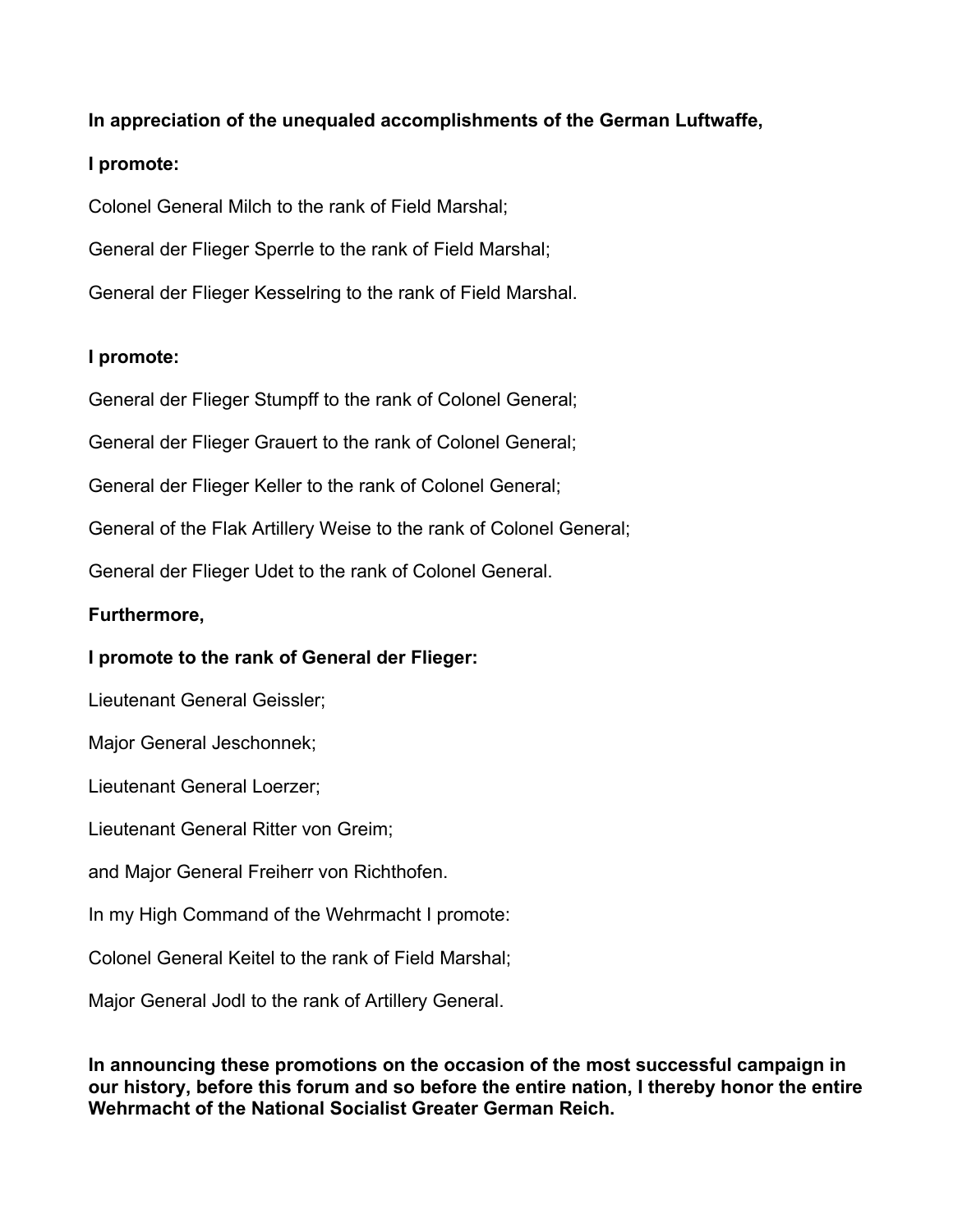**I cannot conclude my reflections on this battle without thinking of our ally here.**

**Ever since there has been a National Socialist regime, its foreign policy has embraced two goals:** 

- **1. bringing about a true understanding and friendship with Italy and,**
- **2. bringing about the same relationship with England.**

My Party Comrades, you know that I was as driven by these conceptions twenty years ago as I was later. I have dealt with and defended these ideas as a journalist and in my speeches countless times, as long as I myself was a mere opposition leader in the democratic republic.

**I immediately undertook, as soon as the German Volk entrusted me with its leadership, to realize these oldest goals of National Socialist foreign policy in practical terms. It still saddens me today that, in spite of all my endeavors, I have not succeeded in obtaining this friendship with England which, I believe, should have been a blessing for both peoples; and especially because I was not able to do so despite my persistent, sincere efforts.** However, I am all the more happy that at least the first point in this program of my foreign policy was in fact realized.

This **I owe, above all, to the genius who today stands at the head of the Italian people**. For it was possible only owing to his epoch-making activities for the **two intellectually related revolutions to find each other, to finally seal in jointly-shed blood the alliance which is destined to procure a new life for Europe.** That I myself have the honor to be a friend of this man gladdens me all the more, in view of the unique story of his life, which bears evidence of as many similarities to my own as our two revolutions do to each other, and, beyond this, as does the history of the unification and rise of our two nations.

**Ever since the resurrection of the German Volk, we have heard many voices of understanding from Italy. On the foundation of this mutual understanding grew a living community of interests. And finally this was set down in treaties. And when, last year, contrary to my expressed will and desire, this war was forced on the German Reich, a consultation on the further conduct of our two states involved Mussolini and myself. The benefit derived for the Reich from the behavior of Italy was extraordinary. Not only economically did we profit from the situation and the stance of Italy, but also militarily.**

**From the beginning, Italy tied down strong forces of our enemies and curtailed above all their freedom of strategic disposition. And when the Duce determined that the time had come to take a stand with the weapon in his fist against the unbearable and persistent violation of Italy, damage done in particular by French and British transgression, and the King issued the declaration of war, then this was done with complete freedom of decision. All the greater must our gratitude be.**

**The intercession of Italy has sped up and assisted in opening France's eyes to the utter hopelessness of continued resistance.**

And ever since, our ally has fought on the peaks and ridges of the Alps and now on the vast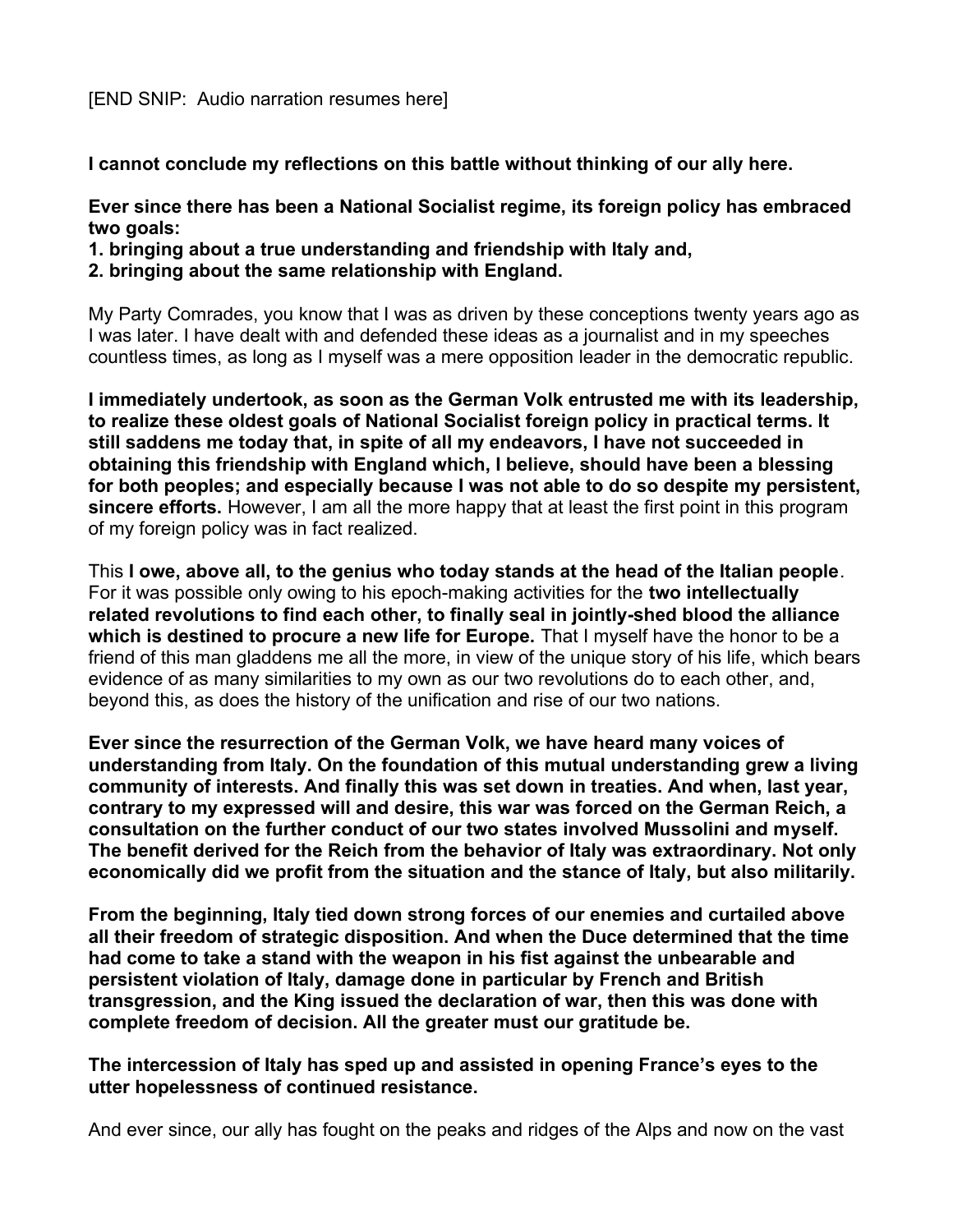plains encompassed in his sphere of interest. Especially his present air attacks and battles at sea are being led with the spirit peculiar to the Fascist Revolution. Here they elicit the spirit which binds National Socialism to Fascist Italy. Italy's pain is Germany's pain, as we have experienced in recent days in view of the death of Balbo. Its joy is our joy.

#### **And our cooperation in the political and military fields is a complete one. It will erase the injustice done the German and Italian peoples throughout the centuries. For, at the end of everything, stands the shared victory!**

And when I now turn to speak of the future, my Deputies, I do so not to boast or brag. This **I can well leave up to others who are in greater need of it, as for example Mr. Churchill**. What I want to do is to paint a picture of the present situation, bare of exaggeration, as it is and as I see it.

### **1. The course of events in the ten months of war now lying behind us has proved my assessments correct and those of our adversaries incorrect:**

When the British so-called statesmen assure us that their country emerges strengthened from every defeat and failure, then it surely is no arrogance when I inform them that we emerge at least equally strengthened from our successes.

## **On September 1 of the year now past, I already explained to you that, come what may, neither the force of weapons nor time shall force Germany to the ground. The Reich today stands stronger militarily than ever before.**

We have seen the losses, individually surely heavy, though as a total relatively low, which the German Wehrmacht has suffered in battle within the past three months. **When you consider that, within this time, we erected a front which reaches from the North Cape to the Spanish border, then our losses are extraordinarily low**, especially when compared with those of the World War.

**The cause lies - besides with the, on an average, excellent leadership-with the outstanding tactical training of the individual soldier and of the units, as well as with the cooperation among the branches of the service.**

**Another cause is to be found with the quality and efficiency of the new weaponry.** 

**A third cause lies with the conscious refusal to pursue what is called prestige. I myself have, on principle, labored to avoid any attack or operation which was not necessary in the context of the actual annihilation of the adversary, but was instead to be carried out for the sake of what was regarded as prestige.**

In spite of all of this, naturally, we had anticipated far higher losses in many instances. **The manpower saved will benefit us in the further pursuit of the struggle for freedom forced upon us**. At present, many of our divisions in France are being withdrawn and reassigned to their bases at home. Many men are able to take leaves of absence. Weaponry and equipment are being either repaired or replaced by new material. **All in all, the Wehrmacht today is stronger than ever before.**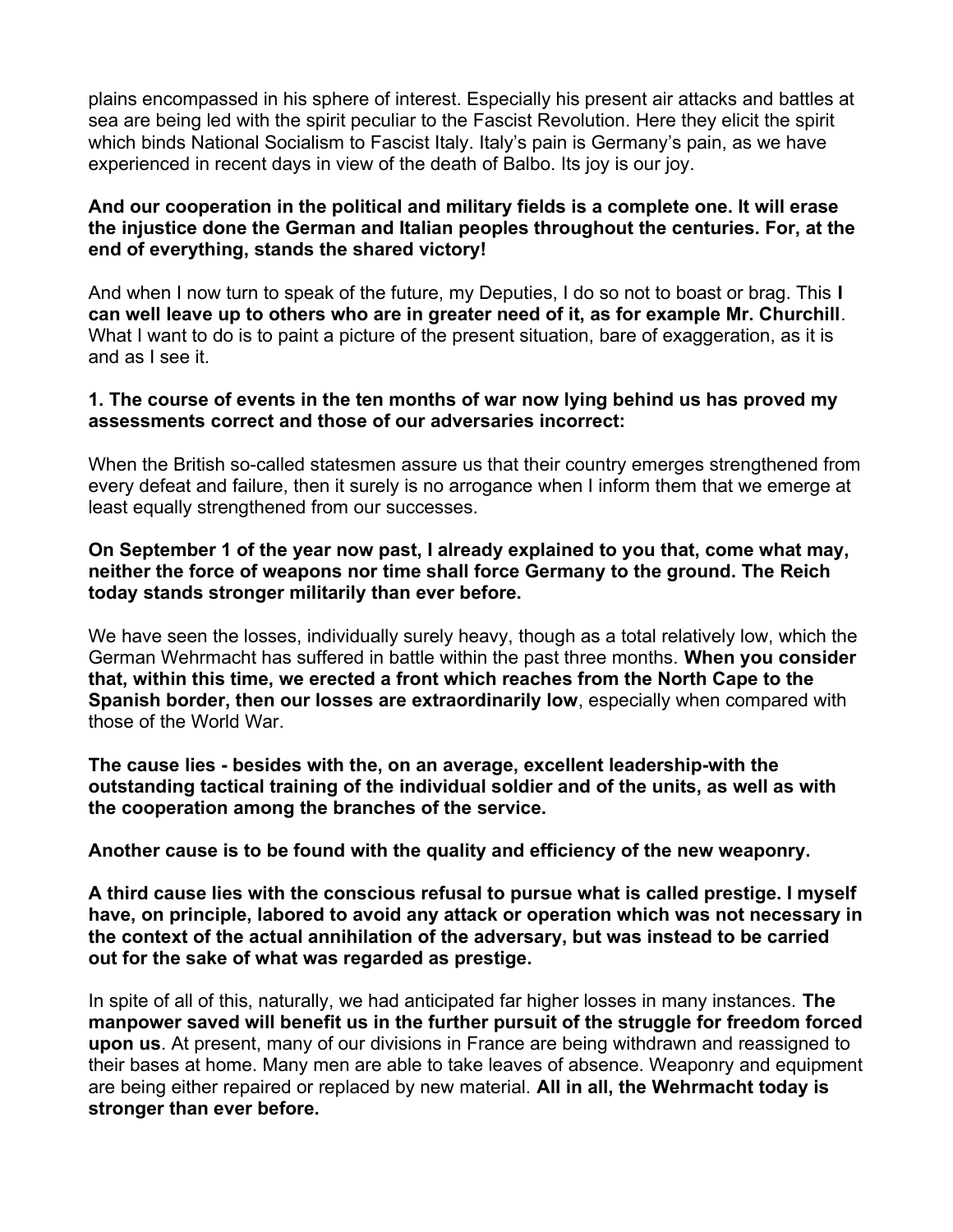**2. Weaponry: The loss of weaponry in Norway, especially in the campaigns against Holland, Belgium, and France, is void of any significance. It stands in no relation to production. Army and Luftwaffe possess at this moment-as I am speaking to youequipment more complete and stronger than before we intervened in the West.**

**3. Ammunition: Provisions for ammunition were so well executed, the stocks are so vast, that in many areas production must now be curtailed or rerouted since the existing depots and warehouses, even given the greatest of efforts, in part are no longer capable of absorbing further deliveries. As in Poland, the consumption of ammunition was unexpectedly low. It stands in no relation to the stockpiles. The total reserves of the Army and the Luftwaffe are higher at present, for all categories of weapons, than before the attack in the West.**

**4. Raw materials essential to the war effort: Thanks to the Four-Year Plan, Germany was prepared for the greatest of strains in an exemplary fashion. No armed forces in the world, other than Germany's Wehrmacht, have so benefited from a shift away from imported raw materials essential to the war effort to such as can be found within the country.**

**Thanks to the work of the Reichsmarschall, this transformation of the German economy into a war economy characterized by self-sufficiency was already achieved in peacetime. [!] We possess reserves of the two most important raw materials, coal and iron, in what I may well term an unlimited quantity. Fuel supplies are more than enough for consumption. The capacities of our production are increasing and, within a short time, they will suffice - even should imports cease-to satisfy demand completely.**

**Our advance metal collections have so increased our metal reserves that we can face a war of no matter what duration. We shall reign supreme no matter what happens. Added to this are the enormous possibilities that come from a yet immeasurable loot and including the development of the territories we have occupied. Germany and Italy possess, within the confines of the area they regulate and control, an economic potential of about 200 million people, of whom only 130 million are soldiers, with seventy million free to be employed exclusively in different economic activities.**

[**Editor's note** – I found the above statement astonishing and perplexing, but it is in fact what he said. On further reflection, however, Germany and Italy at this point did, for all intents and purposes, control almost all of western Europe. The 130 Million soldiers must therefore have referred to, not only regular forces, but reservists, and all those who had some military training, and would have to also have included females. His vision, or presumption, it seems, would be that these would also fight with Germany and Italy to defend all of continental Europe.]

I informed you on September 1, my Deputies, that for the further conduct of the war I had ordered the initial implementation of **a new Five-Year Plan.** I can now assure you that all measures to this end have been taken. Come what may, I now no longer regard time as a threatening factor, not even in a general sense. This time, the measures taken in a timely fashion have also secured foodstuffs for a war of no matter how long a duration.

**5. The attitude of the German Volk: Thanks to National Socialist education, the German Volk has not approached this war with the superficiality of a "hurrah" patriotism, but with the zealous determination of a race which knows the fate awaiting it should it**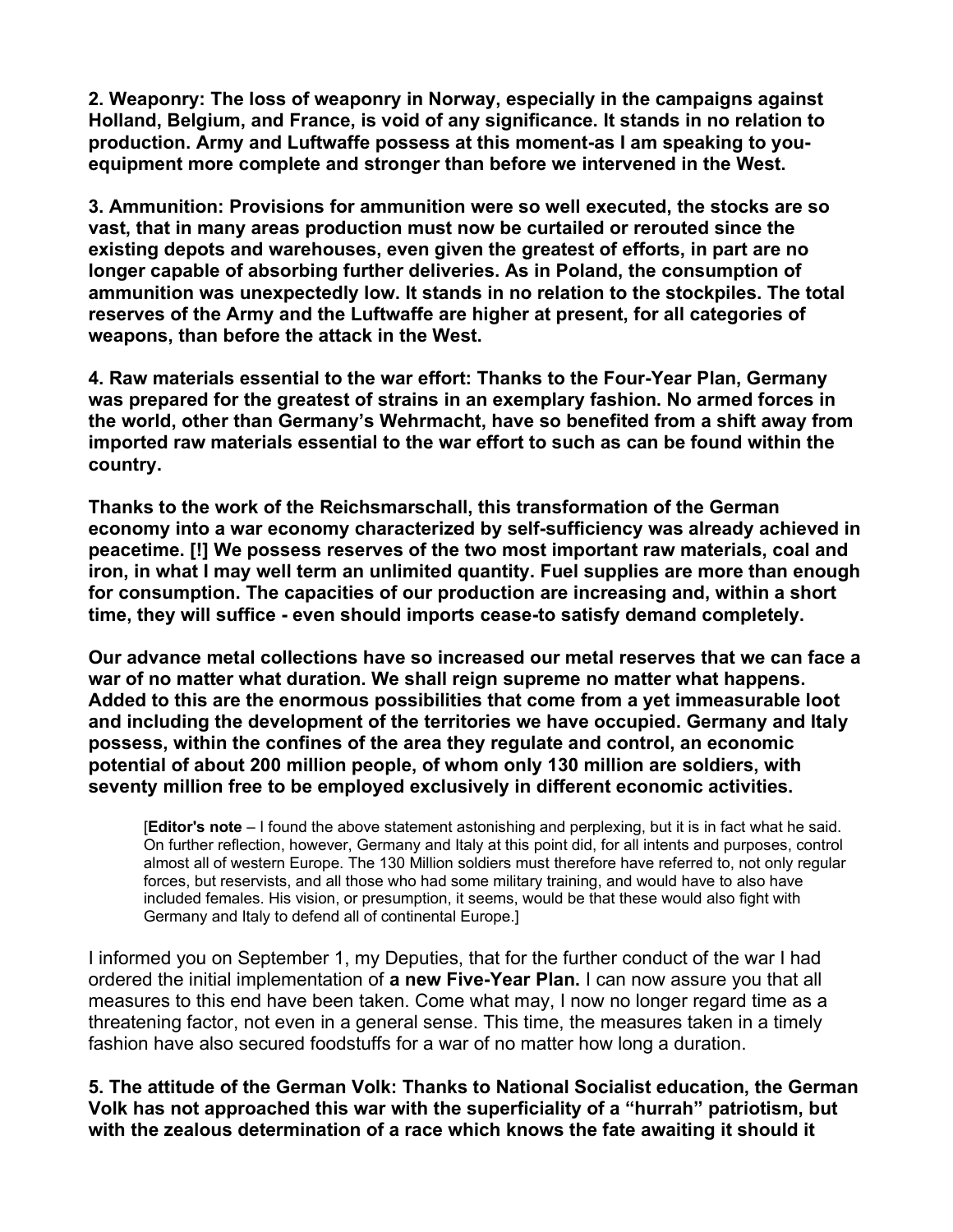**suffer defeat. The endeavors to subvert this unity, launched by the propaganda of our enemies, are as stupid as they are ineffective. Ten months of war have rendered this zealousness all the more profound. And, in general, it is a great misfortune that the world's opinion is not formed by men who see things as they are, but by men who see them as they want them to be!**

**[NOTE approx. 60 seconds of inaudible, damaged content removed but the text is in the pargaraph which follows, and is included in the English audio narration]**

**In the last days, I have seen through and studied countless documents from the Allied Headquarters. Among other things, these contain reports on the atmosphere in Germany, or memoranda on the disposition and inner attitude of the German Volk. The authors of these reports were, in part, also diplomats. Reading through these reports, one cannot help wondering whether their authors were blind, stupid, or simply vile scoundrels. I will admit without further ado that, naturally, here in Germany also there have been, and perhaps still are today, certain individuals who have watched the Third Reich's conquests with a feeling akin to regret. Incorrigible reactionaries or blind nihilists may well be saddened in their hearts that things came out not as they had willed them. But their numbers are ridiculously small and their significance is smaller yet.**

**Regrettably, this scum of the nation appears to have been chosen by the outside world as a measuring stick by which to assess the German Volk.** And from this, the sick minds of failed statesmen derive the last points of orientation to cling to for new hope. As needed, the **British warlords** designate a "General Hunger" or an "imminent revolution" as their new allies. **There is no nonsense that these people would not dish up for their own nation in order to cling to their positions for yet a few more weeks.**

**The German Volk has proved, above all, its inner attitude through its sons who are fighting on the battlefield. Within weeks they have beaten Germany's strongest military adversary and have destroyed him. Their spirit was and remains the spirit of the German homeland!**

**6. The surrounding world:** In the eyes of English politicians, their last hopes, besides those resting with the loyal and allied nations, lie with a series of propped-up heads of state without thrones; statesmen without subjects; and generals without armies; as well as on renewed complications they believe they can conjure up thanks to their well-proven deftness in such matters. **A true Ahasuerus amongst these hopes is the belief in a possible new estrangement to separate Germany and Russia.**

**Ahasuerus** = a reference to the King of Persia in the Talmudic Book of Esther and reflects the king's ever-changing positions. Initially, he is a benevolent leader entertaining the populace with banquets and festivities. Quickly he is persuaded by Haman to support a genocidal massacre. And then, just as quickly,, Esther turns him into an ally of the Jews, determined to execute vengeance on Haman and his collaborators.

### **German-Russian relations have been established for good.**

The reason for this was that **England and France, with the support of certain smaller states, incessantly attributed to Germany ambitions to conquer terrain which lay**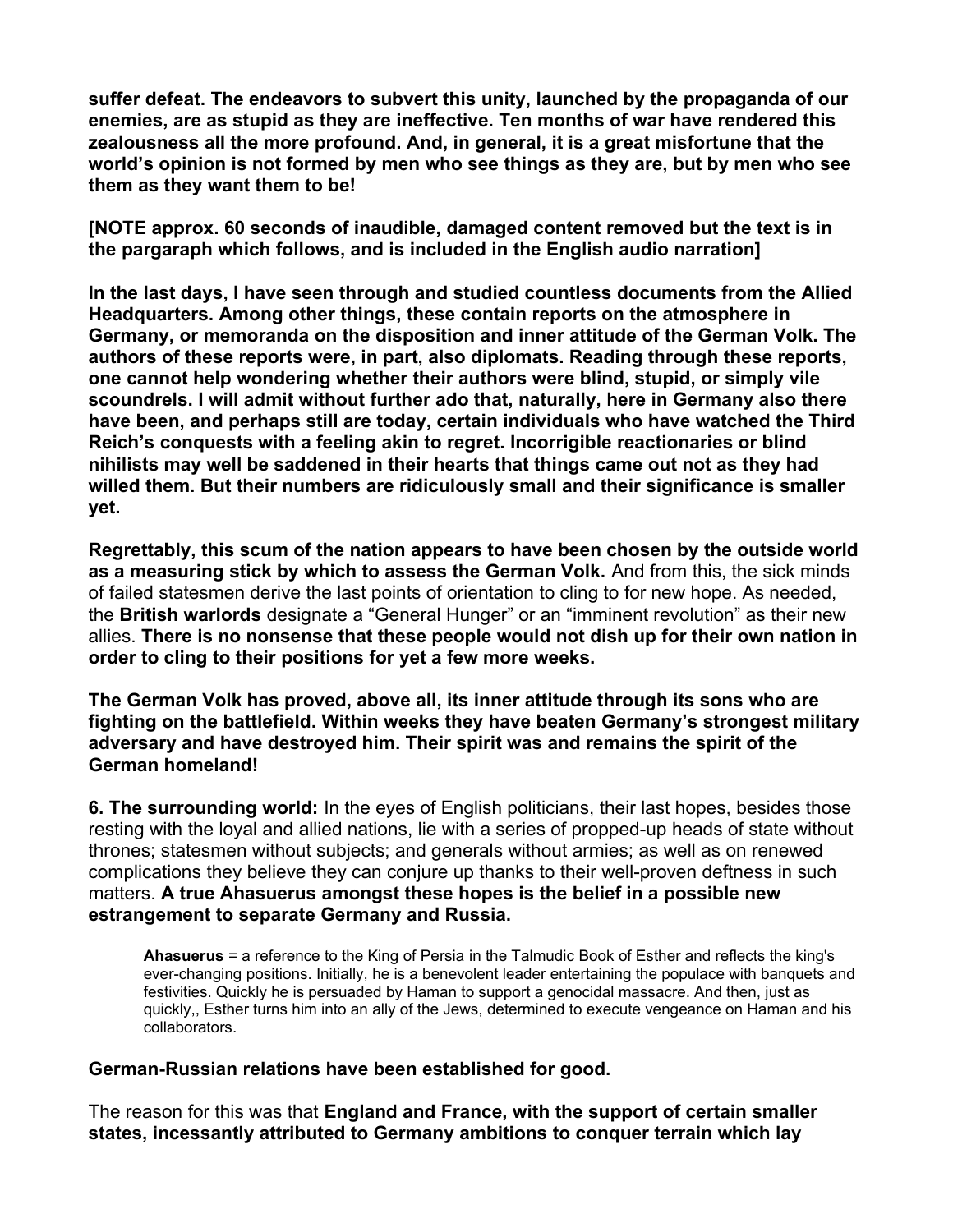**completely outside the sphere of German interests. Suddenly it was said, that Germany was eyeing the occupation of the Ukraine; then again it sought to invade Finland; at another time it was claimed that Romania was threatened; then finally even Turkey was endangered.** 

**Given these circumstances, I held it to be proper to undertake, above all, with Russia, a sober delineation of interests, to once and for all clarify what Germany believes it must regard as its sphere of interest in securing its future, and what in turn Russia holds to be vital to its existence.**

**Based on this clear delineation of mutual spheres of interest, the Russo- German relationship was revised. It is childish to hope that in the course of this revision tensions might arise anew between Germany and Russia.**

**Germany has not stepped outside its sphere of interest,** and neither has Russia. **England is deceived in its hope of bringing about a new European crisis to reprieve its own situation, insofar as the relationship of Germany to Russia is concerned.** Though the British statesmen are chronically slow in their comprehension of almost everything, they will surely come to understand this in the course of time.

I fancy I (have) correctly forecast the future development of this war in my speech of October 6. I assure you, my Deputies, that not for a moment could I doubt victory. And, unless one feels the need to see signs and guarantees for the final victory exclusively in defeats, then I believe that the course of events up to this point has proved me right. **As I was certain of this course of events, I offered my hand to France and England at the time for an understanding. You still recall the answer that I received. My arguments against the nonsense of pursuing this war, on the certainty of gaining nothing, even under the most favorable of circumstances, and of losing much, were mocked and scoffed at, or passed over.**

**I promptly assured you then that I feared, because of my peace proposal, to be decried as a cockerel who no longer wants to fight because he is no longer able to fight. And this is exactly what happened. I now believe that France - less the guilty statesmen than the people-thinks differently about this October 6 today. What nameless misery has befallen this great country and people since then. I shall not even mention the toll of suffering the war has placed on the soldier. For above this stands the suffering caused by the recklessness of those who drove millions of people from their homes without proper cause, who were compelled by the thought that this might somehow hamper the German war effort. This premise defied comprehension: this evacuation was mostly to the detriment of the Allied war effort and, moreover, it was the most cruel experience for the unfortunate afflicted. The injury the gentlemen Churchill and Reynaud have done millions of people, through their advice and commands-this they can neither justify in this world nor in the next.**

**All of this - as I said - need not have happened. For peace was all I asked of France and England in October. But the gentlemen war profiteers wanted a continuation of this war at all cost. They have it now.**

**I myself am too much a soldier not to comprehend the tragedy of such a development.**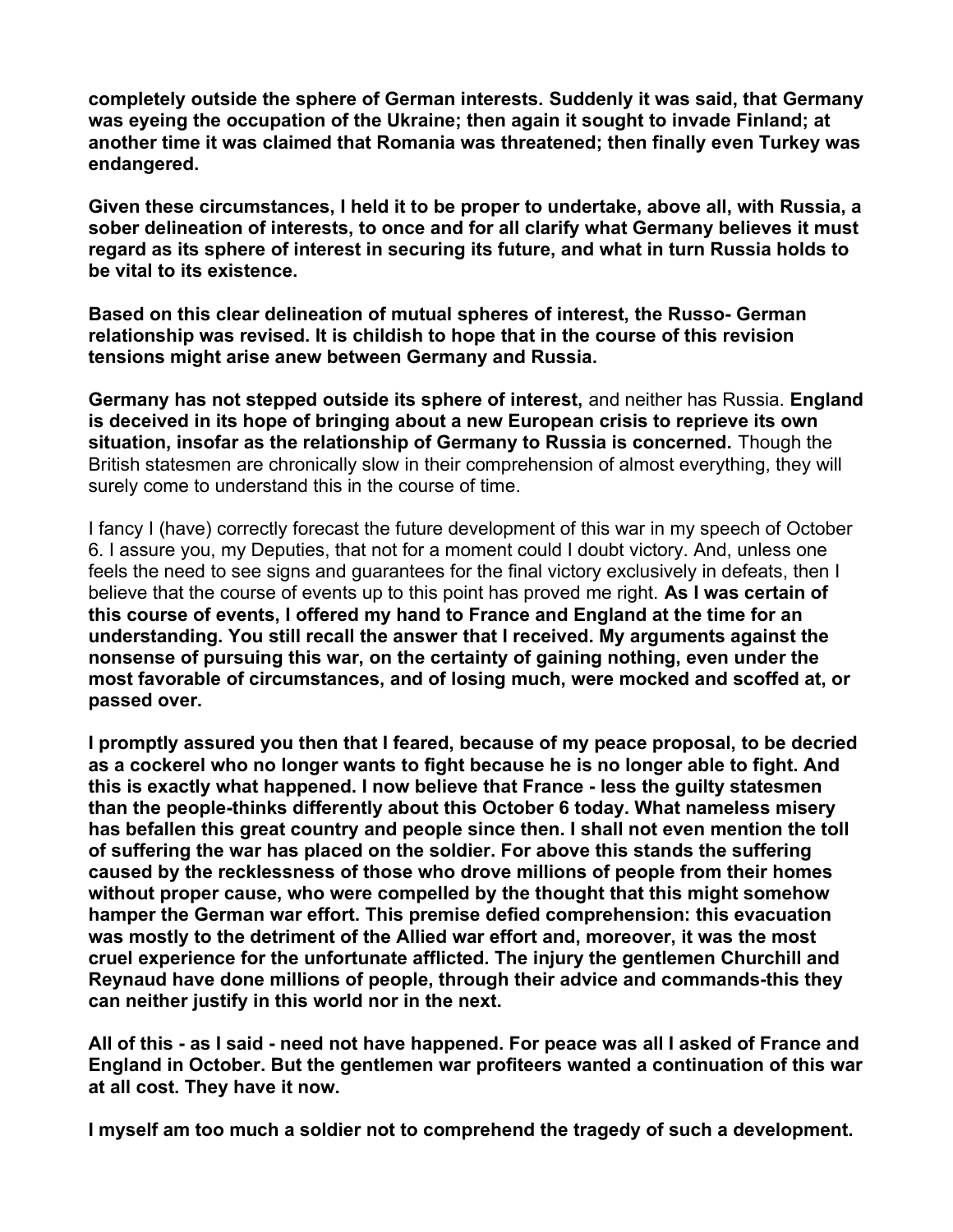**Still all I hear from London are cries - not the cries of the masses, but of the politicians - that this war must now, all the more, be pursued. I do not know if these politicians have an inkling of just how this war is in fact to be pursued. They declare that they will continue this war, and should England fall, then they will do so from Canada. I do not believe this means that the English people will all emigrate to Canada, but rather that the gentlemen war profiteers will all retreat to Canada by themselves. I fear the people will have to remain behind in England. And, assuredly, they will see the war with different eyes in London than their so-called leaders in Canada.**

**Believe me, my Deputies, I feel an inner disgust at this type of unscrupulous parliamentarian annihilators of peoples and states. It is almost painful to me to have been chosen by Providence to give a shove to what these men have brought to the point of falling.** 

**It was not my ambition to wage wars, but to build up a new social state of the highest culture. And every year of war takes me away from my work. And the cause of this robbery is those ludicrous zeroes whom one could at best call nature's political run of the mill, insofar as their corrupted vileness does not brand them as something out of the ordinary.**

**Mr. Churchill has repeated the declaration that he wants war. About six weeks ago now, he launched this war in an arena in which he apparently believes he is quite strong: namely, in the air war against the civilian population, albeit beneath the deceptive slogan of a so-called war against military objectives. Ever since Freiburg, these objectives have turned out to be open cities, markets, villages, residential housing, hospitals, schools, kindergartens, and whatever else happens to be hit.**

**Up to now I have given little by way of response. This is not intended to signal, however, that this is the only response possible or that it shall remain this way!**

**I am fully aware that with our response, which one day will come, will also come the nameless suffering and misfortune of many men. Naturally, this does not apply to Mr. Churchill himself since by then he will surely be secure in Canada, where the money and the children of the most distinguished of war profiteers have already been brought. But there will be great tragedy for millions of other men!** 

**And Mr. Churchill should make an exception and place trust in me when as a prophet I now proclaim: A great world empire will be destroyed. A world empire which I never had the ambition to destroy or as much as harm. Alas, I am fully aware that the continuation of this war will end only in the complete shattering of one of the two warring parties. Mr. Churchill may believe this to be Germany. I know it to be England!** 

**In this hour I feel compelled, standing before my conscience, to direct yet another appeal to reason in England. I believe I can do this as I am not asking for something as the vanquished, but rather, as the victor! I am speaking in the name of reason! I see no compelling reason which could force the continuation of this war!**

**I regret the sacrifices it will demand. I would like to spare my Volk. I know the hearts of millions of men and boys aglow at the thought of finally being allowed to wage battle**